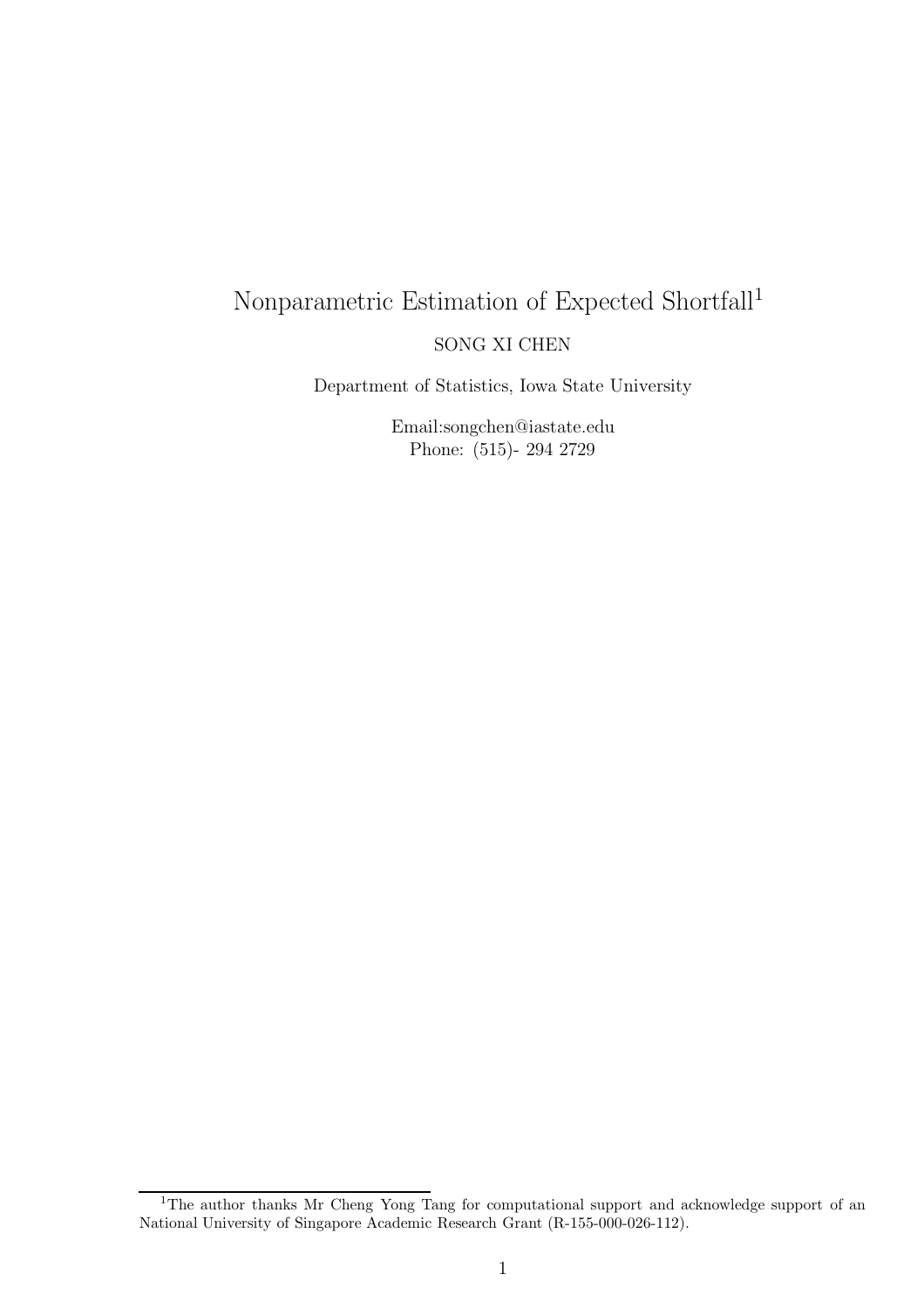Running Head: Nonparametric Estimation of Expected Shortfall.

Corresponding author: Song Xi Chen Department of Statistics, Iowa State University, Ames, IA 50011-1210 Phone: 1-515-294 2729; Email:songchen@iastate.edu Web page for download the paper: http://www.public.iastate.edu/%7esongchen/shortfall4a.pdf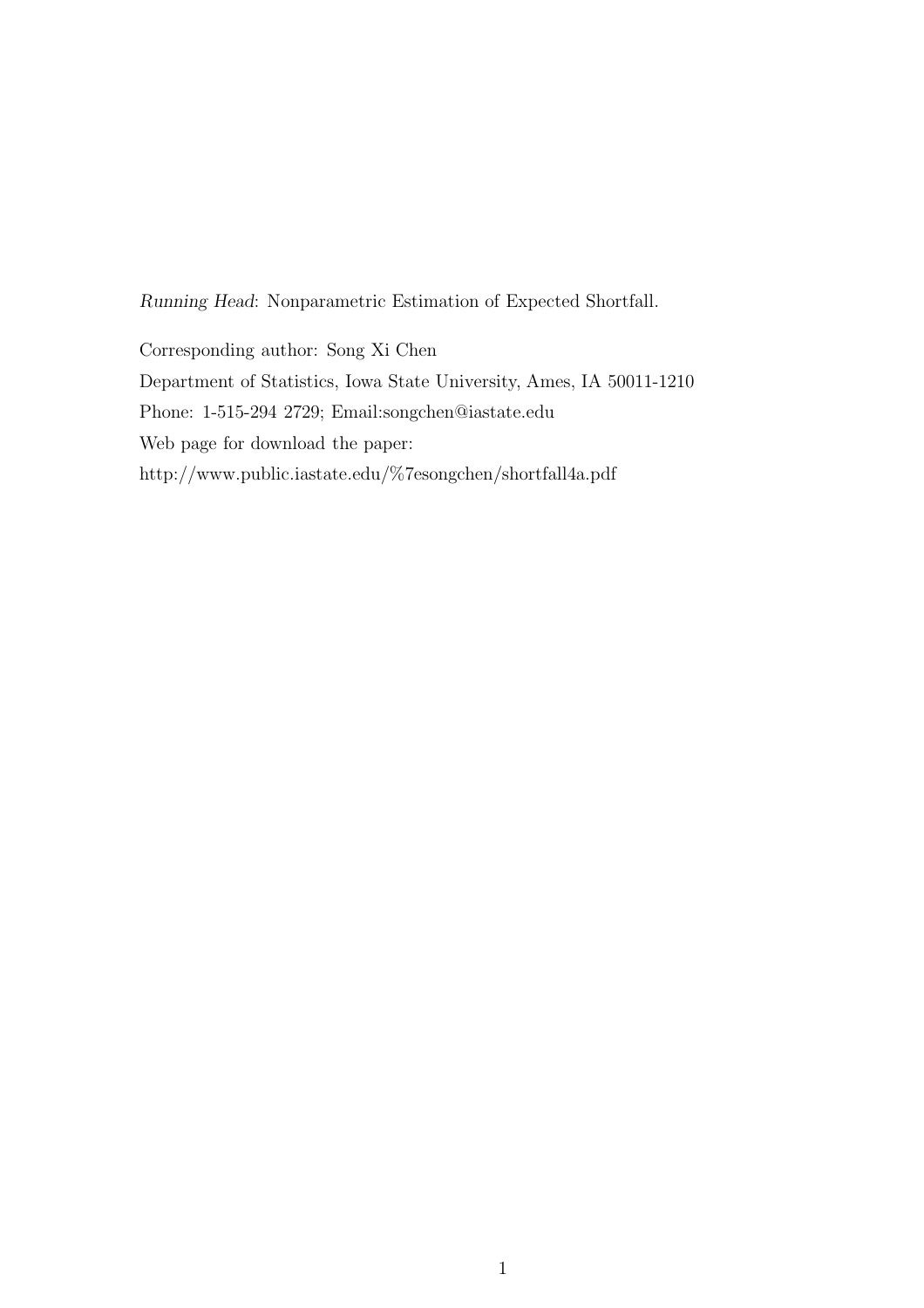ABSTRACT. The paper evaluates the properties of nonparametric estimators of the expected shortfall, an increasingly popular risk measure in financial risk management. It is found that the existing kernel estimator based on a single bandwidth does not offer variance reduction, which is surprising considering that kernel smoothing reduces the variance of estimators for the value at risk and the distribution function. We reformulate the kernel estimator such that two different bandwidths are employed in the kernel smoothing for the value at risk and the shortfall itself. We demonstrate by both theoretical analysis and simulation studies that the new kernel estimator achieves a variance reduction. The paper also covers the practical issues of bandwidth selection and standard error estimation.

Key Words: Kernel estimator; Risk Measures; Smoothing bandwidth; Value at Risk; Weak dependence.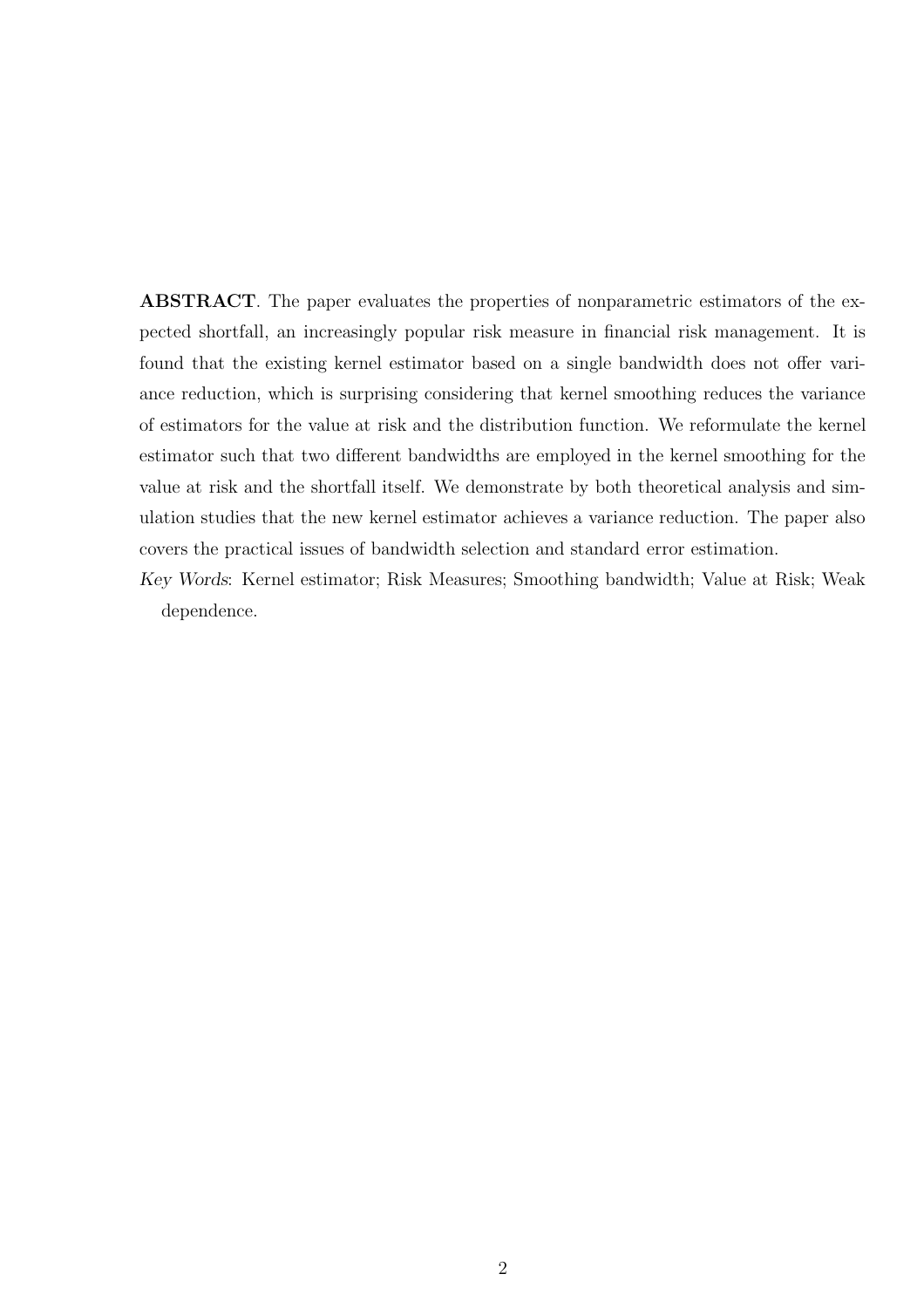## 1. INTRODUCTION

The expected shortfall (ES) and the value at risk (VaR) are popular measures of financial risks for an asset or a portfolio of assets. Artzner, Delbaen, Eber and Heath (1999) show that VaR lacks of the sub-additivity property in general and hence is not a coherent risk measure. In contrast, ES is coherent (Föllmer and Schied, 2001) and has become a more attractive alternative in financial risk management.

Let  $\{X_t\}_{t=1}^n$  be the market values of an asset or a portfolio of assets over n periods of a time unit. Let  $Y_t = -log(X_{it}/X_{it-1})$  be the negative log return (log loss) over the t-th period. Suppose  ${Y_t}_{j=1}^n$  is a weakly dependent stationary process with the marginal distribution function  $F$ . Given a positive value  $p$  close to zero, the VaR at a confidence level  $1-p$  is

$$
\nu_p = \inf\{u : F(u) \ge 1 - p\}.\tag{1}
$$

which is the  $(1 - p)$ -th quantile of F. The VaR specifies a level of excessive losses such that the probability of a loss larger than  $\nu_p$  is less than p. See Duffie and Pan (1997) and Jorion (2001) for the financial background, statistical inference and applications of VaR. A major shortcoming of the VaR in addition to not being a coherent risk measure is that it provides no information on the amount of the excessive losses apart from specifying a level that defines the excessive losses. In contrast, ES is a risk measure which is not only coherent but also informative on the extend of losses larger than  $\nu_p$ .

The ES associated with confidence level  $1-p$ , denoted as  $\mu_p$ , is the conditional expectation of a loss given that the loss is larger than  $\nu_p$ , that is

$$
\mu_p = E(Y_t | Y_t > \nu_p). \tag{2}
$$

Relative to VaR, there are less statistical analyzes of ES mainly due to its late entry to the field of financial risk management, despite that it has been used by actuaries for some time. The method commonly used by actuaries was fully parametric based on a parametric loss distribution. Frey and McNeil (2002) propose a binomial mixture model approach to estimate ES and VaR for a large balanced portfolio. The extreme value theory approach (Embrechts, Kluppelberg and Mikosch, 1997) is a semiparametric approach which uses the asymptotic distribution of excedence over a high threshold to model the excessive loses and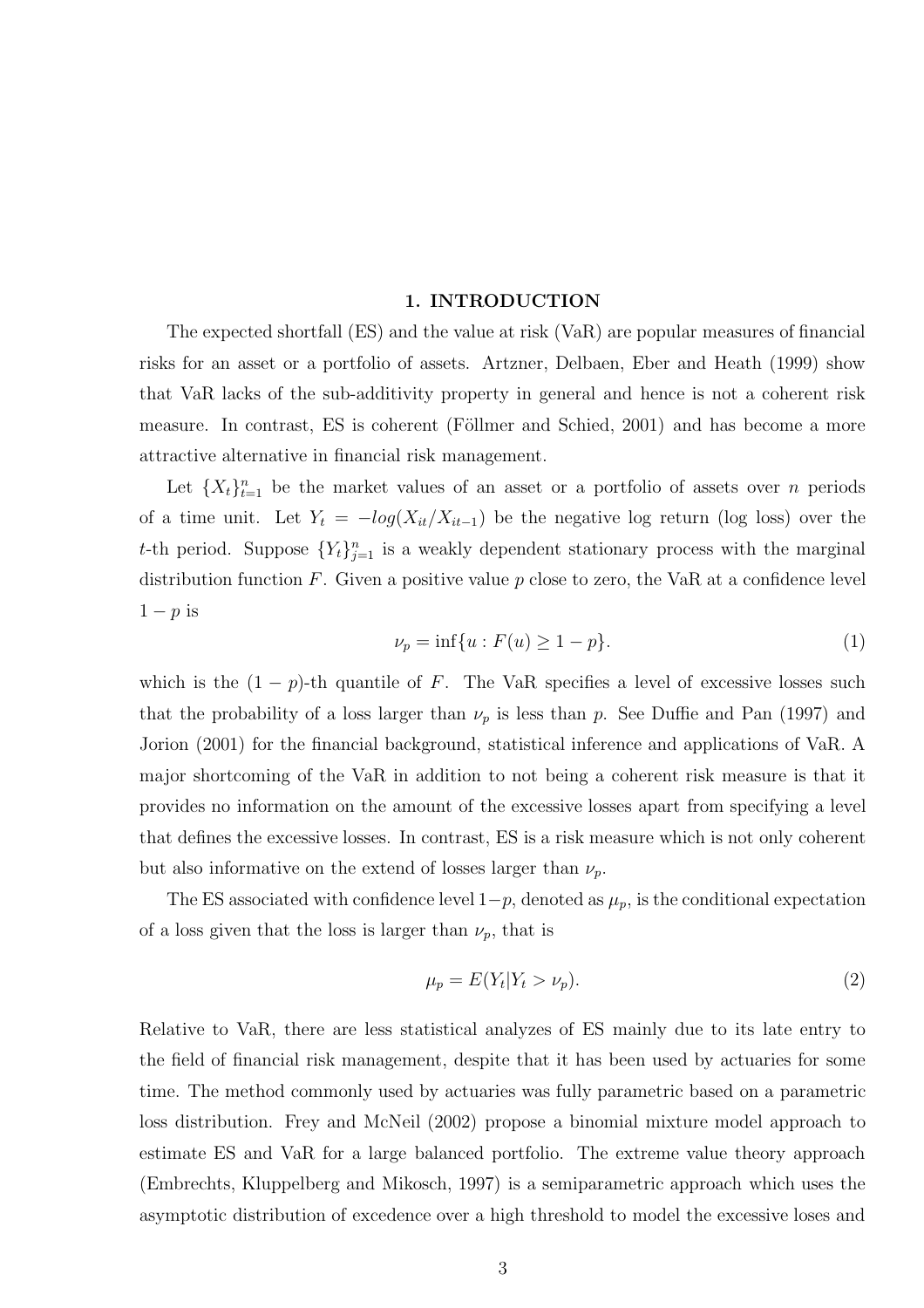then carries out a parametric inference within the framework of the Generalized Pareto distributions. Scaillet (2003a) proposes a nonparametric kernel estimator and applies it for sensitivity analysis in the context of portfolio allocation. An advantage of the kernel method is its being fully nonparametric and hence is model robust and avoids potential model misspecification. Another advantage is that it allows a wide range of data dependence, which makes it adaptable in the context of financial losses. The kernel method has been applied to various aspects of time series analysis and financial econometrics as summarized in the recent book by Fan and Yao (2003).

In this paper we consider two nonparametric estimators of  $\mu_p$  based on two estimators of  $\nu_p$  respectively. The first estimator is just a simple conditional average of excessive losses over the sample quantile estimator of  $\nu_p$ . The other is a kernel weighted conditional average of excessive losses larger than a kernel estimator of  $\nu_p$ , which is designed to bring more data into the inference by smoothing. The goal is to achieve variance and mean square error reduction in the estimation of  $\mu_p$ . Our analysis reveals that the kernel estimator considered in Scaillet (2003) does not necessarily offer a variance reduction. This is surprising considering that kernel smoothing leads to smaller variance in quantile and conditional quantile estimation for both independent (Falk, 1984; Sheather and Marron, 1990) and dependent (Cai and Roussas, 1997; Cai, 2002) observations.

The lack of variance reduction of the existing kernel estimator is due to using the same bandwidth in both the kernel VaR estimation and the kernel weighted averaging of extreme losses. To achieve a variance reduction, we reformulate the kernel estimator so that the bandwidth used to construct the weighted conditional average of excessive losses is different from that for the VaR estimation. Although like quantile and distribution function estimation the variance reduction is of the second order, the reduction can be significant in financial terms as, say a 10% , reduction can translate to a large reduction of provision in the absolute dollar term. It should be highlighted that the estimation of  $\mu_p$  and  $\nu_p$  is highly volatile as they are parameters defined on the tail of the loss distribution where data information is scarce. Therefore, a variance reduction in the second order is still very meaningful. The proposed kernel estimator can be applied to estimation of conditional expected shortfall in the context of Scaillet (2003b).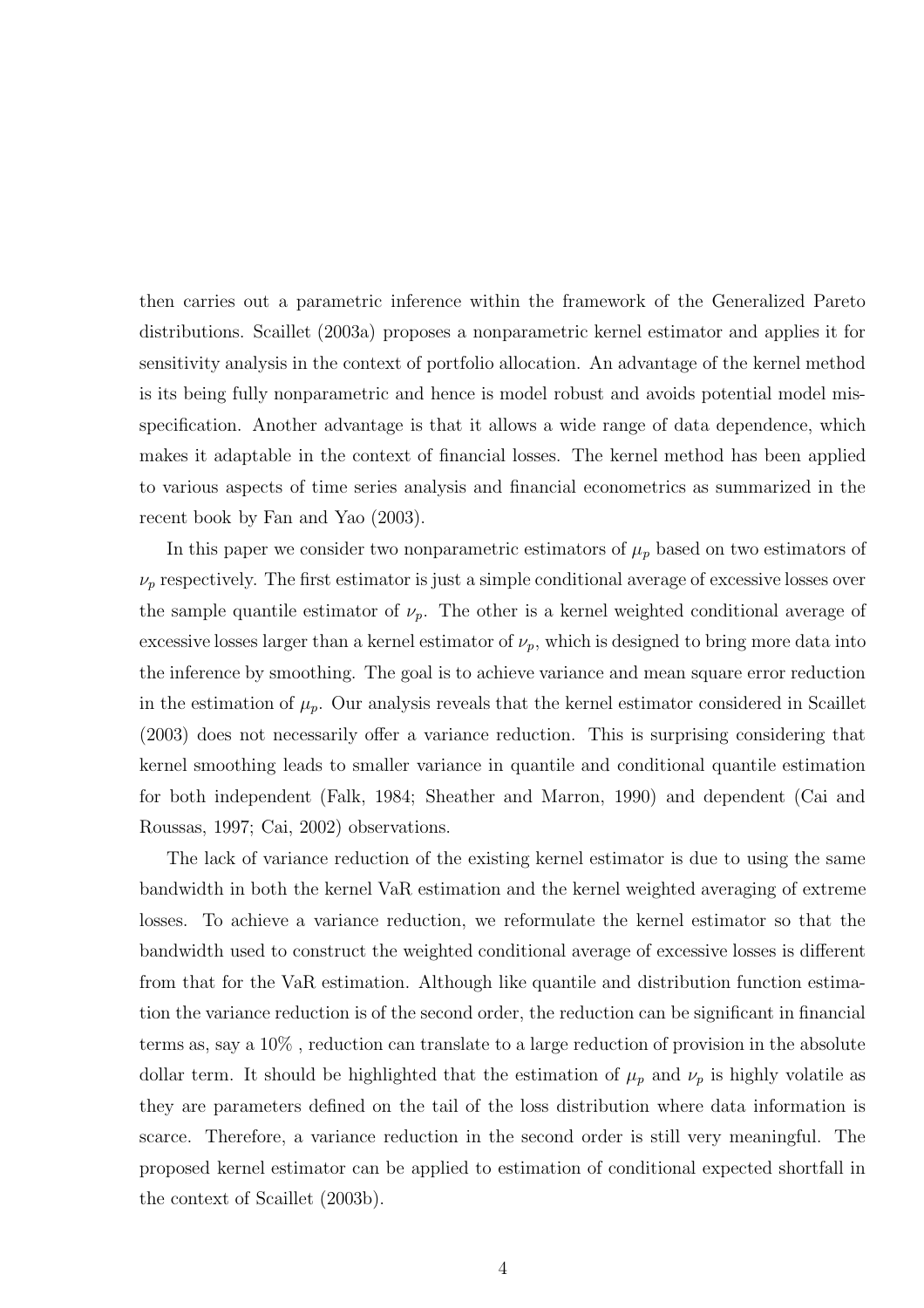The paper is structured as follows. We introduce the two nonparametric estimators of the ES in Section 2. Their statistical properties are discussed in Section 3. Section 4 addresses the issue of bandwidth selection. Simulation results are reported in Section 6 followed by empirical studies in Section 7. All the technical details are given in the appendix.

## 2. NONPARAMETRIC ESTIMATORS

In this section we formulate two nonparametric estimators of  $\mu_p$ . Let  $Y_{(r)}$  is the rth order statistic of the original negative log returns and  $\hat{\nu}_p = Y_{([n(1-p)]+1)}$  be the sample quantile estimator of  $\nu_p$ , which is called the historical VaR estimator in empirical finance.

The first nonparametric estimator of  $\mu_p$  considered in this paper is a simple conditional average of excessive losses larger than  $\hat{\nu}_p$ :

$$
\hat{\mu}_p = \frac{\sum_{t=1}^n Y_t I(Y_t \ge \hat{\nu}_p)}{\sum_{t=1}^n I(Y_t \ge \hat{\nu}_p)}
$$
\n(3)

where  $I(\cdot)$  is the indicator function. To introduce the second estimator, we note that

$$
\mu_p = E(Y_t | Y_t \ge \nu_p) = p^{-1} \int_{\nu_p}^{\infty} z f(z) dz.
$$
 (4)

where  $f$  is the stationary density of  $Y_t$ .

Let  $K$  be a kernel function, which is a symmetric probability density function. The standard kernel density estimator of f is  $\hat{f}_h(z) = n^{-1} \sum_{t=1}^n K_h(z - Y_t)$  where  $K_h(z) = h^{-1}K(z/h)$ and  $h > 0$  is the smoothing bandwidth which controls the smoothness of the fitted curve. Let  $G(t) = \int_t^{\infty} K(u)du$  and  $G_h(t) = G(t/b)$ . The kernel estimator of the survival function  $S(x) = 1 - F(x)$  is

$$
S_h(z) = n^{-1} \sum_{t=1}^n G_h(z - Y_t)
$$
\n(5)

A kernel estimator of  $\nu_p$ , denoted as  $\hat{\nu}_{p,h}$  is the solution of  $S_h(z) = p$ , which is the estimator proposed in Gourieroux, Laurent and Scaillet (2000). Chen and Tang (2003) consider the statistical properties of  $\hat{\nu}_p$  and  $\hat{\nu}_{p,h}$  in the context of dependent financial returns. <sup>2</sup>

The kernel estimator considered in Scaillet (2003) is

$$
\tilde{\mu}_{p,h} = (np)^{-1} \sum_{t=1}^{n} Y_t G_h(\hat{\nu}_{p,h} - Y_t)
$$
\n(6)

<sup>2</sup>On related research works, Cai (2002) considers kernel estimation of conditional VaR, Fan, Gu and Zhou (2003) treat semi-parametric estimation of VaR via exponential smoothing.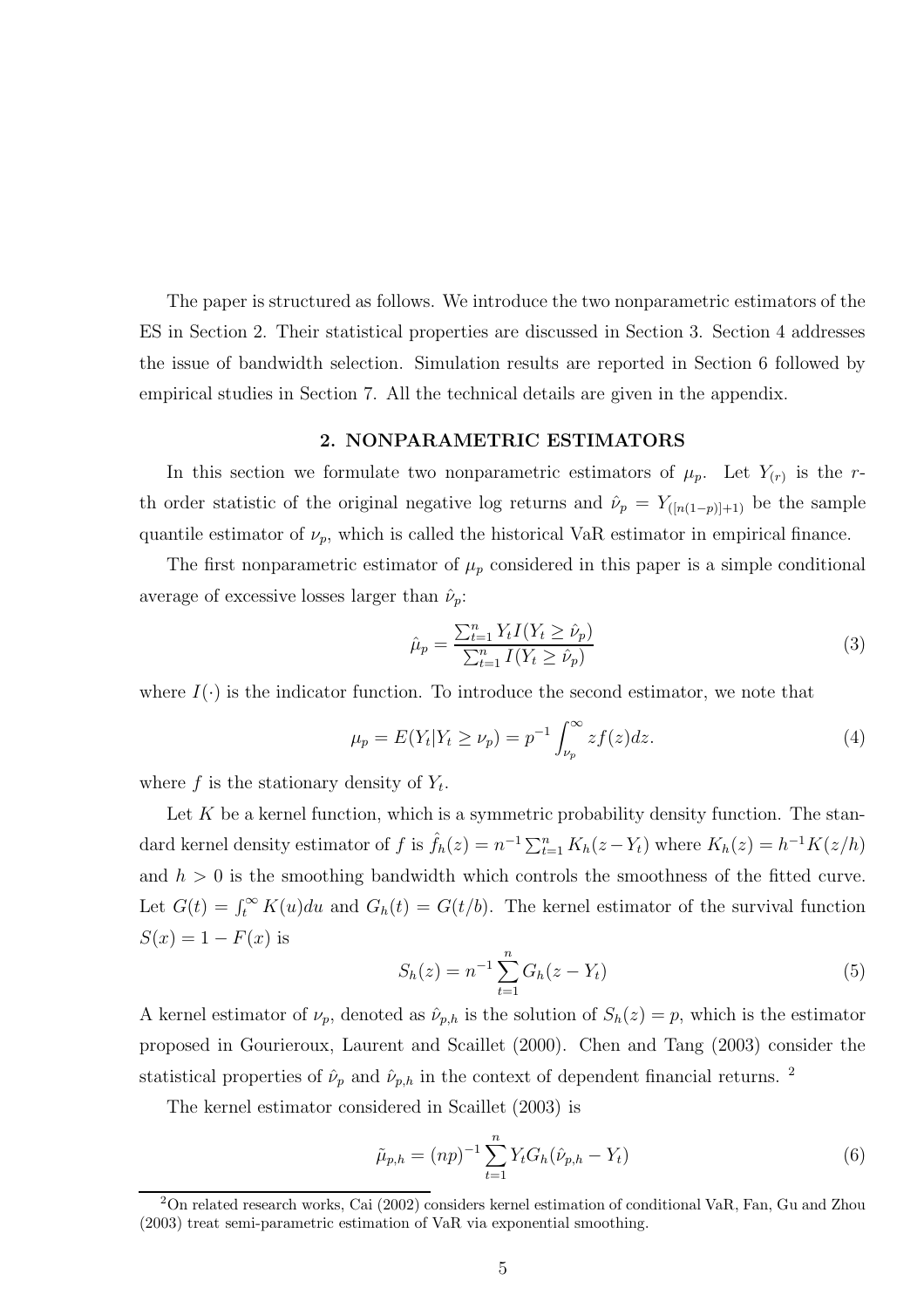which replaces the indicator function in (3) by the smoother  $G_h$  and utilizes the fact that  $n^{-1} \sum_{t=1}^{n} G_h(\hat{\nu}_{p,h} - Y_t) = p$ . However, our analysis given in the next section shows that  $\tilde{\mu}_{p,h}$ does not have a smaller variance than  $\hat{\mu}_p$ . Hence the benefits of the kernel smoothing is not realized, which is contrary to the VaR estimation where the kernel estimator  $\hat{\nu}_{p,h}$  reduces the variance of  $\hat{\nu}_p$ . The lack of variance reduction by  $\tilde{\mu}_{p,h}$  can be explained by the fact that the ES is a parameter defined upon another parameter  $\nu_p$  and requires different amount of smoothing from that used in the kernel estimation of  $\nu_p$ . In fact our analysis shows that the benefits of the kernel estimation of  $\nu_p$  cancels out with those in the kernel smoothing of the excessive losses if the same bandwidth is employed.

To achieve a variance reduction, we construct a new estimator by first using a bandwidth b which is different from h to obtain the kernel VaR estimator  $\hat{\nu}_{p,b}$ . Then, we replace f,  $\nu_p$ and p by  $\hat{f}_h(z)$ ,  $\hat{\nu}_{p,b}$  and  $S_h(\hat{\nu}_{p,b})$  respectively in (4) to obtain

$$
\hat{\mu}_{p,h,b} = \frac{\sum_{t=1}^{n} \int_{\hat{\nu}_{p,b}}^{\infty} z K_h(z - Y_t) dz}{\sum_{t=1}^{n} \int_{\hat{\nu}_{p,b}}^{\infty} K_h(z - Y_t) dz}.
$$

We note here that replacing p by  $S_h(\hat{\nu}_{p,b})$  in the denominator is to provide a better weighting in the case of using two different bandwidths. By defining  $G_{1h}(t) = \int_{t/h}^{\infty} uK(u)du$ ,

$$
\hat{\mu}_{p,h,b} = \frac{\sum_{t=1}^{n} \{ Y_t G_h (\hat{\nu}_{p,b} - Y_t) + h G_{1h} (\hat{\nu}_{p,b} - Y_t) \}}{\sum_{t=1}^{n} G_h (\hat{\nu}_{p,b} - Y_t)}.
$$
\n(7)

#### 3. MAIN RESULTS

In this section we evaluate the theoretical properties of the ES estimators  $\hat{\mu}_p$ ,  $\tilde{\mu}_{p,h}$  and  $\hat{\mu}_{p,h,b}$ . Let  $\mathcal{F}_{k}^{l}$  be the  $\sigma$ -algebra of events generated by  $\{Y_t, k \leq t \leq l\}$  for  $l > k$ . The  $\alpha$ -mixing coefficient introduced by Rosenblatt (1956) is

$$
\alpha(k) = \sup_{\mathcal{A} \in \mathcal{F}_1^i, \mathcal{B} \in \mathcal{F}_{i+k}^{\infty}} |P(AB) - P(A)P(B)|.
$$

The series is said to be  $\alpha$ -mixing if  $\lim_{k\to\infty} \alpha(k) = 0$ . The dependence described by the  $\alpha$ -mixing is the weakest, as it is implied by other types of mixing; see Doukhan (1994) for comprehensive discussions.

We assume the following conditions:

(i) There exists a  $\rho \in (0,1)$  such that  $\alpha(k) \leq C \rho^k$  for all  $k \geq 1$ .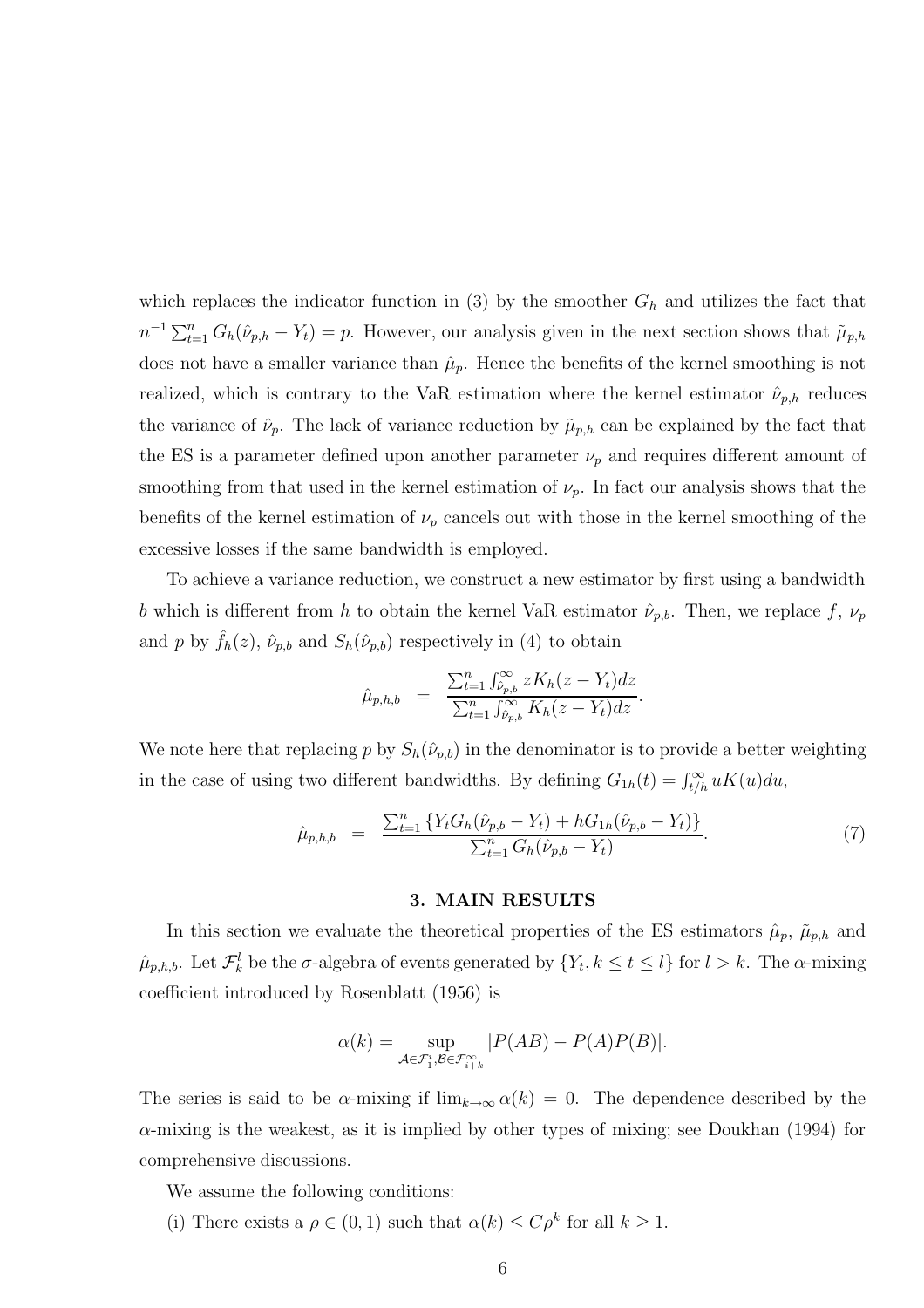(ii)  $E(Y_t^{2+\delta}) \leq C$  for some  $\delta > 0$ ; f has continuous second derivatives in  $\mathcal{B}(\nu_p)$ , a neighborhood of  $\nu_p$ ;  $F_k$ , the joint distribution function of  $(Y_1, Y_{k+1})$ , has all its second partial derivatives bounded in  $\mathcal{B}(\nu_p)$ .

(iii) Let r be either b or h. We assume  $r \to 0$ ,  $nr^{3-\beta} \to \infty$  for any  $\beta > 0$  and  $nr^4 \log^2(n) \to$ 0 as  $n \to \infty$ .

(iv)  $K$  is a univariate symmetric probability density function satisfying the moment conditions  $\int_{-1}^{1} uK(u)du = 0$  and  $\int_{-1}^{1} u^2K(u)du = \sigma_k^2$ .

Condition (i) means that the time series is geometric  $\alpha$ -mixing, which is known to be satisfied by many commonly used financial time series which include the ARMA, ARCH, the stochastic volatility and diffusion models, for instance Masry and Tjøstheim (1995) established the case for ARCH model. Conditions (ii) and (iv) are standard regularity conditions. Condition (iii) specifies a range of allowable bandwidths  $h$  and  $b$  which includes  $O(n^{-1/3})$ , the optimal order that minimizes the mean square error of  $\hat{\mu}_{p,h,b}$ .

The following theorem establishes a Bahadur type expansion for  $\hat{\mu}_p$ .

**Theorem 1.** Under conditions (i) and (ii), for an arbitrarily small positive  $\kappa$ ,

$$
\hat{\mu}_p = \mu_p + p^{-1} \{ n^{-1} \sum_{i=1}^n (Y_t - \nu_p) I(Y_t \ge \nu_p) - p(\mu_p - \nu_p) \} + o_p(n^{-3/4 + \kappa}).
$$

From the above expansion, it may be derived by employing the delta method that

$$
E(\hat{\mu}_p) = \mu_p + O(n^{-3/4}) \quad \text{and} \quad Var(\hat{\mu}_p) = n^{-1} p^{-1} \sigma_0^2(p; n) + o(n^{-1}) \tag{8}
$$

where  $\sigma_0^2(p; n) = \{Var\{(Y_1 - \nu_p)I(Y_1 \ge \nu_p)\} + 2\sum_{k=1}^{n-1} \gamma(k)\}\$  and  $\gamma(k) = Cov\{(Y_1 - \nu_p)I(Y_1 \ge \nu_p)\}$  $\nu_p$ ,  $(Y_{k+1} - \nu_p)I(Y_{k+1} \geq \nu_p)$  for positive integers k. Assumption (i) and the Davydov inequality imply that  $\sigma_0^2(p, n)$  is finite.

Theorem 2. Under conditions (i)-(iv),

$$
Bias(\hat{\mu}_{p,h,b}) = -\frac{1}{2}p^{-1}\sigma_k^2h^2\{(\nu_p + \mu_p)f'(\nu_p) - f(\nu_p)\} + \frac{1}{2}p^{-1}\sigma_k^2b^2f'(\nu_p)(\nu_p + \mu_p) \tag{9}
$$
  
+ $o(h^2 + b^2)$  and

$$
Var(\hat{\mu}_{p,h,b}) = p^{-1}n^{-1}\sigma_0^2(p,n) - 2n^{-1}p^{-2}(\nu_p - \mu_p)^2 f(\nu_p) \times
$$
\n(10)

$$
\times [b\{c_k(1) - c_k(b/h)\} + h\{c_k(1) - c_k(h/b)\}] + o(n^{-1}h). \tag{11}
$$

where  $c_k(t) = \int_{-\infty}^{\infty} uK(u)du \int_{-\infty}^{tu} K(v)dv$ .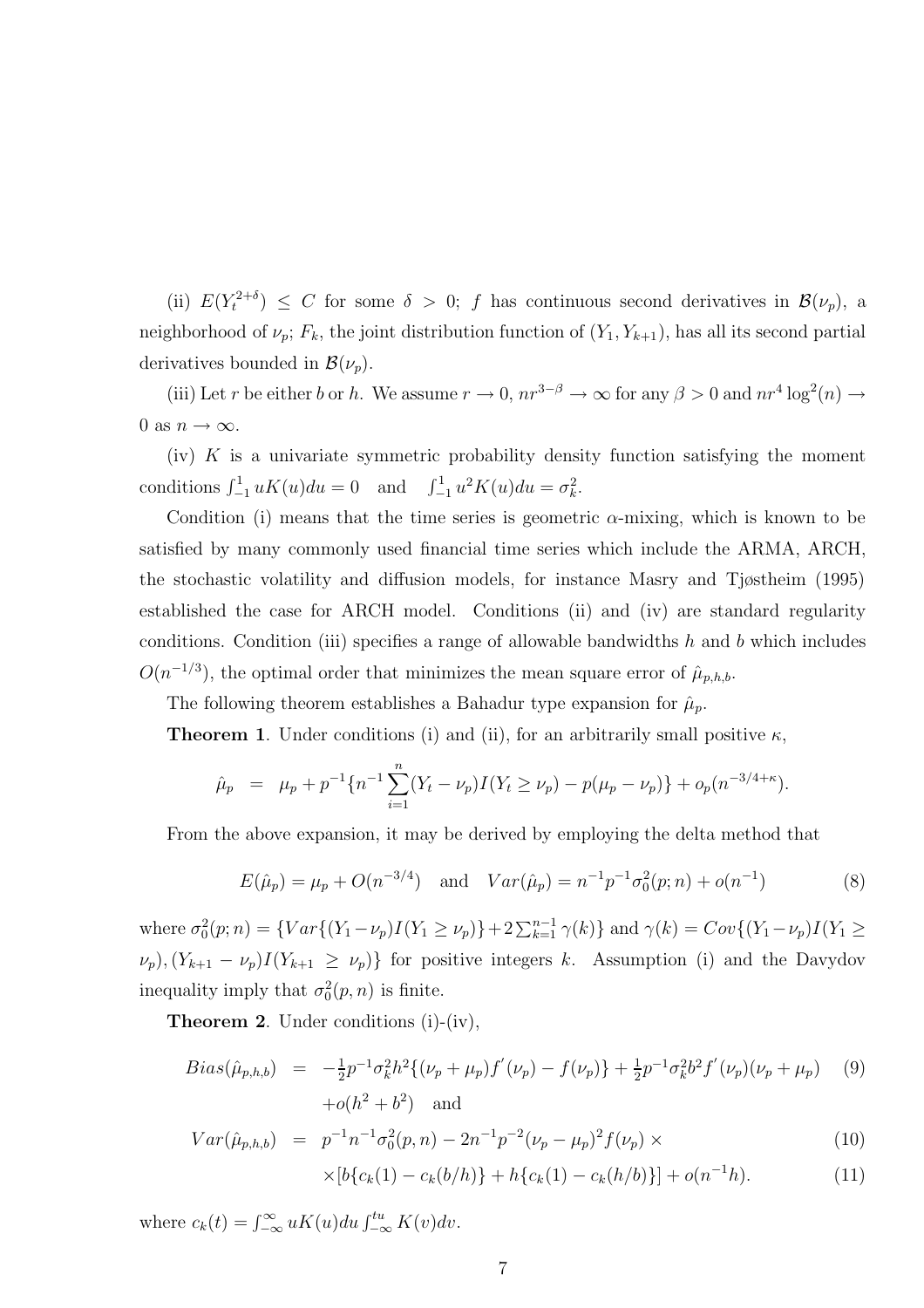It is noted that both  $\hat{\mu}_p$  and  $\hat{\mu}_{p,h,b}$  share the same leading order variance term. We note also that for any  $t > 0$ 

$$
t\{c_k(1) - c_k(t)\} + \{c_k(1) - c_k(t^{-1})\} \ge 0
$$

and the equality is achieved only at  $t = 1$ . Thus, for any positive b and h as long as  $h \neq b$ , there is a second order variance reduction in the kernel estimator relative to  $\hat{\mu}_p$ . However, if  $h = b$ ,  $b{c_k(1) - c_k(b/h)} + {c_k(1) - c_k(h/b)} = 0$ , which means no variance reduction for the estimator  $\tilde{\mu}_{p,h}$  as confirmed formally in the following corollary whose proof is contained in that of Theorem 2 and hence will not be specially specified.

Corollary 1. Under conditions (i)-(iv),

$$
Bias(\tilde{\mu}_{p,h}) = \frac{1}{2}p^{-1}\sigma_k^2 h^2 f(\nu_p) + o(h^2) \text{ and } (12)
$$

$$
Var(\tilde{\mu}_{p,h}) = p^{-1}n^{-1}\sigma_0^2(p,n) + o(n^{-1}h). \tag{13}
$$

To gather empirical evidence for the corollary, we carry out simulation under an AR and an ARCH model whose details are given in (19) and (20) in Section 5 as part of a large scale simulation study. Figures 1 and 2 display the variance and mean square errors of  $\tilde{\mu}_{p,h}$  and the kernel VaR estimator  $\hat{\nu}_{p,h}$  over a set of bandwidth values. For comparison, the figures also include the variance and mean square errors of the unsmoothed ES and VaR estimators  $\hat{\mu}_p$  and  $\hat{\nu}_p$ . Although the sample size considered in these figures is 250, the same pattern of results are observed for the sample sizes of 500 as well. It is striking to see that  $\tilde{\mu}_{p,h}$ has larger variance and, to a large extent, larger mean square error too than  $\hat{\mu}_p$  for both models. This means that smoothing with a single bandwidth for ES estimation is actually counter-productive. In contrast, the kernel VaR estimator  $\hat{\nu}_{p,h}$  delivers both variance and mean square error reduction as predicted by the established theory.

Combine (9) and (10), the mean square error of  $\hat{\mu}_{p,h,b}$  is

$$
MSE(\hat{\mu}_{p,h,b}) = p^{-1}n^{-1}\sigma_0^2(p,n) + \frac{1}{4}p^{-2}\sigma_k^4\{(h^2 - b^2)(\nu_p + \mu_p)f'(\nu_p) - h^2f(\nu_p)\}\}- 2n^{-1}p^{-2}(\nu_p - \mu_p)^2f(\nu_p)[b\{c_k(1) - c_k(b/h)\} + h\{c_k(1) - c_k(h/b)\}]+ o(n^{-1}h + h^4 + b^2).
$$
\n(14)

The optimal b and h that minimize the second order terms of  $MSE(\hat{\mu}_{p,h,b})$  is

$$
h^* = t_0^{-1}b^* \tag{15}
$$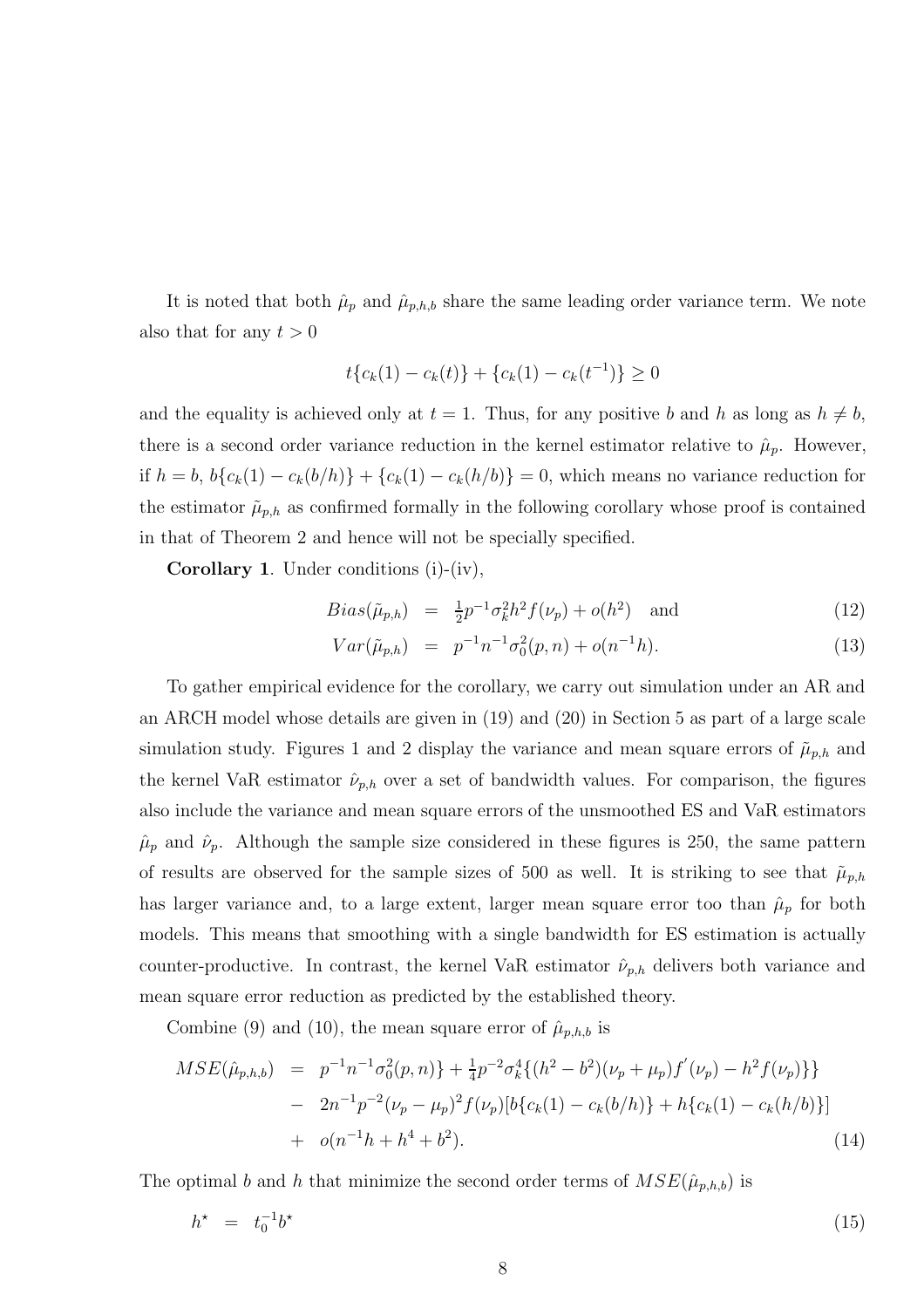$$
b^* = 2^{2/3} n^{-1/3} (\nu_p - \mu_p)^{2/3} \sigma_k^{-4/3} \{ (\nu_p + \mu_p) f'(\nu_p) \}^{-2/3} \{ c_k(1) - c_k(t_0) \}^{1/3} \times \left\{ \frac{(\nu_p + \mu_p) f'(\nu_p)}{f(\nu_p) - (\nu_p + \mu_p) f'(\nu_p)} \left( \frac{c_k(1) - c_k(t_0)}{c_k(1) - c_k(t_0)} \right)^3 + \left( \frac{c_k(1) - c_k(t_0)}{c_k(1) - c_k(t_0^{-1})} \right) \right\}^{-1/3}
$$
(16)

where, by letting  $\beta = \{f(\nu_p) - (\nu_p + \mu_p)f'(\nu_p)\}\{(\nu_p + \mu_p)f'(\nu_p)\}^{-1}$ ,  $t_0$  is the solution of

$$
t = \beta \frac{c_k(1) - c_k(t^{-1})}{c_k(1) - c_k(t)}\tag{17}
$$

which is solvable upon given K and  $\beta$ . We note that in the context of the loss distribution,  $f'(\nu_p)$  should be negative, both  $\nu_p$  and  $\mu_p$  are positive and  $f(\nu_p)$  is usually small relative to  $|(\nu_p + \mu_p)f'(\nu_p)|$ . Hence,  $\beta$  should be within  $(-1, 0)$ . We note also that  ${c_k(1) - c_k(t_0)}{c_k(1) - c_k(t_0)}$  $c_k(t_0^{-1})$  < 0. These collectively mean that  $t_0$  is positive. It can be checked along the same line that both  $b^*$  and  $h^*$  are positive as well.

Substituting  $h^*$  and  $b^*$  into (14), it can be readily shown that the kernel estimator  $\hat{\mu}_{p,h,b}$ reduces the mean squares error of  $\hat{\mu}_p$  by an amount of order  $n^{-4/3}$ .

#### 4. BANDWIDTH SELECTION

The expressions in (15), (16) and (17) can be used to obtain practically useful bandwidths by plugging-in estimates of  $\nu_p$ ,  $f(\nu_p)$  and  $f'(\nu_p)$ . We can for the sake of bandwidth selection to employ the extreme value theory approach by approximating the conditional density of  $Y_t$  given that  $Y_t$  is larger than a high threshold  $\eta$  by a density of a Generalized Pareto (GP) distribution as we are concerned with extreme losses. This idea is similar to the reference to a standard distribution approach for bandwidth selection in nonparametric curve estimation.

Let

$$
w_{\gamma,\eta,\sigma}(x) = \frac{1}{\sigma} (1 + \gamma \frac{x - \eta}{\sigma})^{-(1 + \frac{1}{\gamma})} I(\eta \le x < \eta_1),\tag{18}
$$

be the density of a GP distribution with a scale parameter  $\sigma$ , a shape parameter  $\gamma$ , and  $\eta_1 = \infty$  if  $\gamma > 0$  and  $\eta_1 = \mu + \sigma/|\gamma|$  if  $\gamma < 0$ . For a 99% ES, we can fit the upper five percent of the data to a GP distribution, which means taking  $\eta = \nu_{0.05}$ . For other levels of ES,  $\eta$ should be adjusted accordingly. Let  $\hat{\eta} = \hat{\nu}_{0.05}$ , in the case of 99% ES, and  $\hat{\sigma}$  and  $\hat{\gamma}$  be the method of moment estimators under the GP distribution (Reiss and Thomas, 2001). Then, the estimates of  $f(\nu_p)$  and  $f'(\nu_p)$  are respectively  $0.05w_{\hat{r},\hat{\sigma},\hat{\nu}_{0.05}}(\hat{\nu}_p)$  and  $0.05w'_z$  $\hat{\gamma}_{,\hat{\sigma},\hat{\nu}_{0.05}}(\hat{\nu}_p).$ Substituting the estimates of  $\nu_p$ ,  $f(\nu_p)$  and  $f'(\hat{\nu}_p)$  gives an estimate  $\hat{\beta}$  of  $\beta$ , which then leads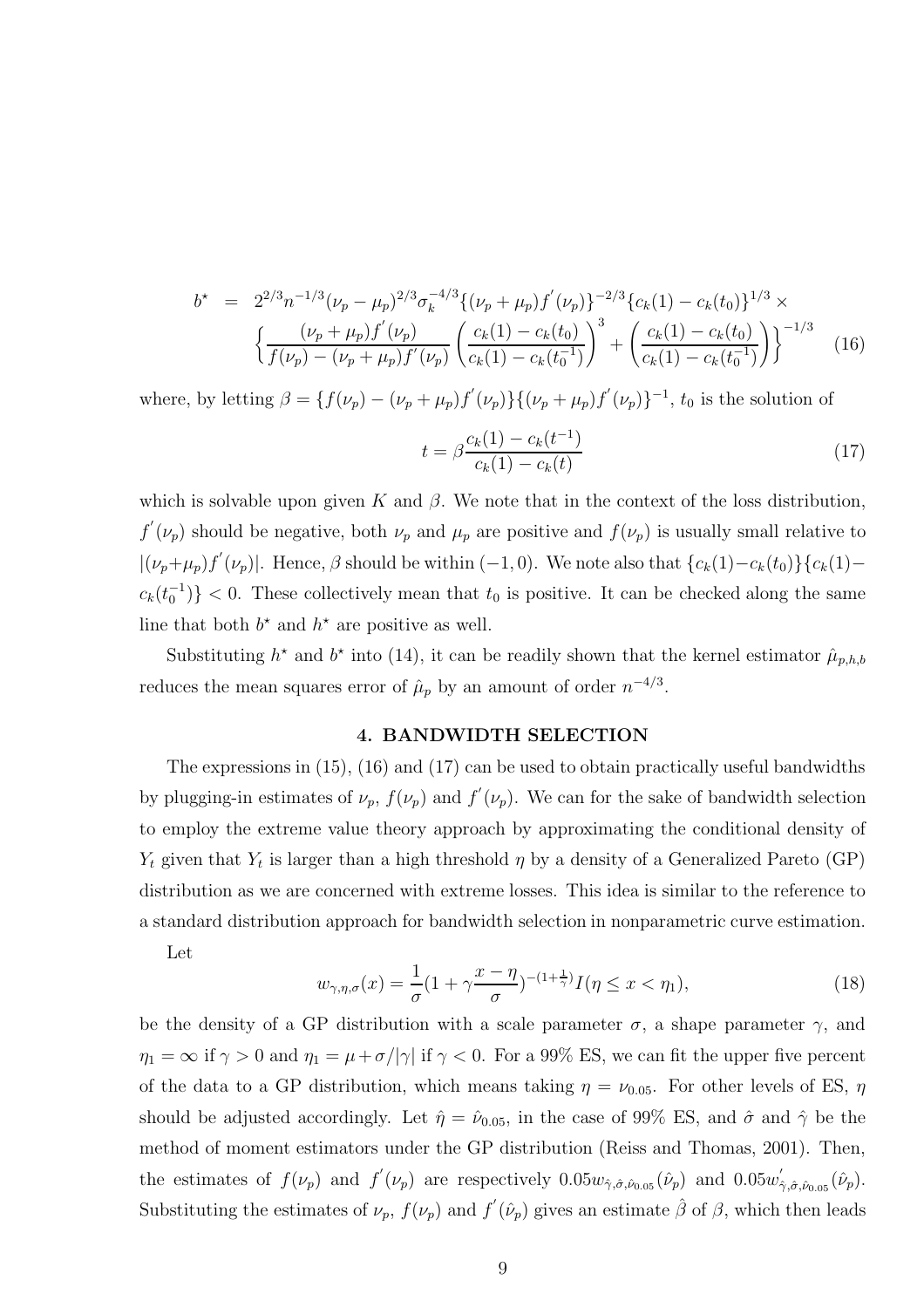to solving  $t_0$  in equation (17). Finally we plug in  $\hat{\mu}_p$ ,  $\hat{\nu}_p$  and the estimates of  $f(\hat{\nu}_p)$  and  $f'(\hat{\nu}_p)$ into (15) and (16) to obtain the plug-in bandwidths.

## 5. SIMULATION STUDIES

In this section we report results from a simulation study that evaluates the performance of the nonparametric ES estimators. The main objective is to confirm the results in Theorem 2, which indicates that the kernel smoothing with two different bandwidths provides more accurate inference than the unsmoothed estimator  $\hat{\mu}_p$ .

The models chosen for the log loss  $Y_t$  in the simulation are

an AR(1) model: 
$$
Y_t = 0.5Y_{t-1} + \epsilon_t, \epsilon_t \stackrel{iid}{\sim} N(0, 1);
$$
 (19)  
an ARCH(1) model:  $Y_t = 0.5Y_{t-1} + \epsilon_t, \quad \epsilon_t^2 = 4 + 0.4\epsilon_{t-1}^2 + \eta_t, \quad \eta_t \stackrel{iid}{\sim} N(0, 1).$  (20)

We are interested in estimating  $\mu_{0.01}$ , the 99% ES. In constructing the kernel estimators, the Gaussian kernel  $K(u) = \frac{1}{\sqrt{2}}$  $\frac{1}{2\pi} \exp(-u^2/2)$  is employed. The bandwidth h and b are chosen within a large region specified in Figure 3 to gain information on the effect of bandwidths on the performance of the kernel estimators. The sample size considered in the simulation are 250 and 500. The number of simulation is 1000. These are also the settings for the results displayed in Figures 1 and 2 in Section 3.

Figure 3 contains contour plots of the root mean square errors (RMSE) of the kernel ES estimator  $\hat{\mu}_{p,h,b}$  for the above two models. The titles of the plots contain the RMSE of the unsmoothed estimator  $\hat{\mu}_p$ . The results in Figure 3 can be summarized as follows. First of all, the kernel estimator has a smaller RMSE than  $\hat{\mu}_p$  over a wide range of bandwidth combinations. The reduction in RMSE ranges from 10% to 15% depending on the sample size and the model. The direction of the valley in these contours is almost the same for all the models considered, and indicates a negative linear relationship between  $h$  and  $b$ . This is consistent with the theoretical finding that the kernel estimator prefers two different bandwidths. We did not observe an increase of RMSE alone  $h = b$  as happened to  $\tilde{\mu}_{p,h}$  in Figures 1 and 2. This is probably due to the second term in the numerator of (7) which adds favorable effect on the performance despite it is of a higher order in theory.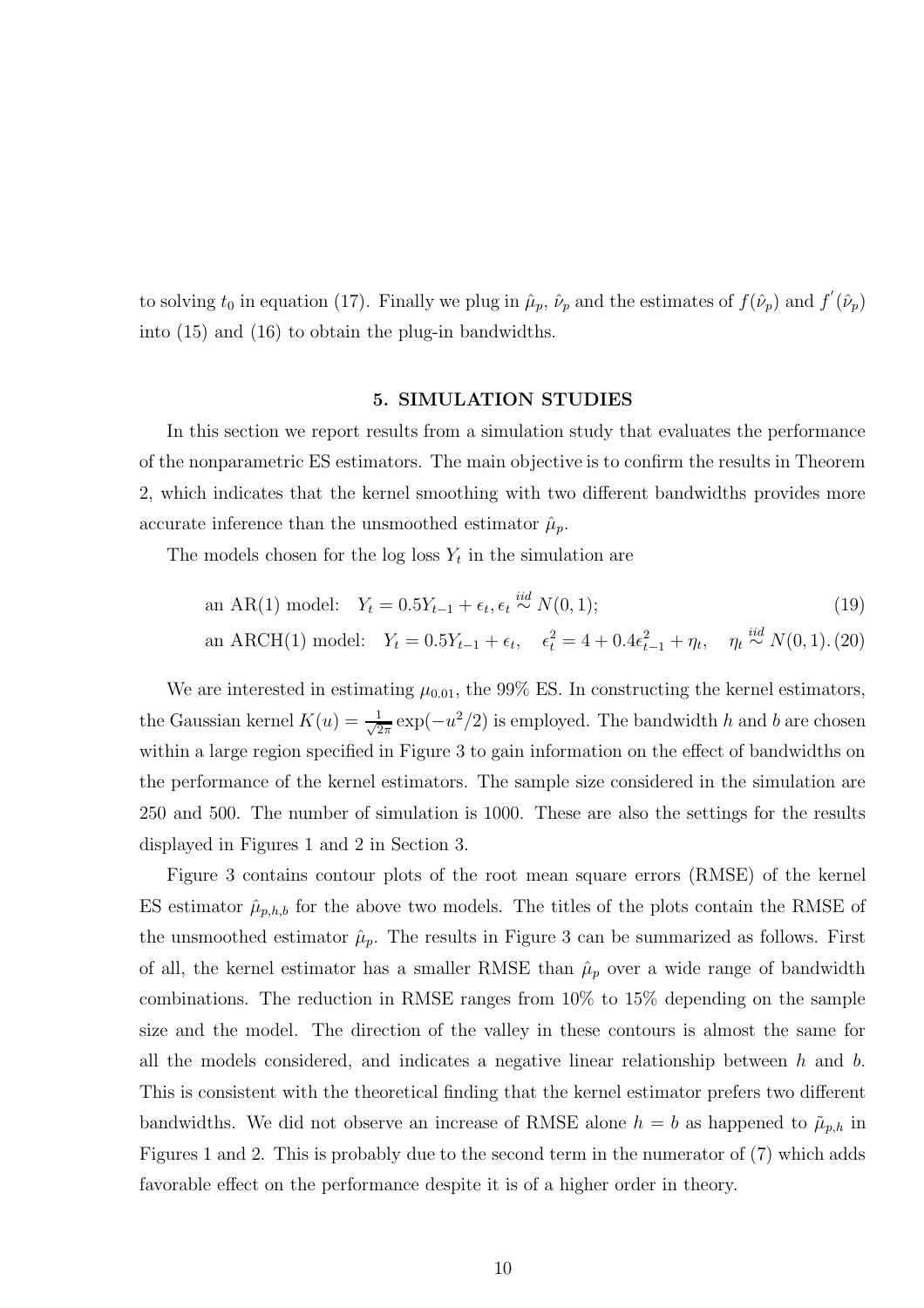### 6. EMPIRICAL STUDY

We apply the proposed kernel estimator  $\hat{\mu}_{p,h,b}$  to estimate the ES of two financial time series. The two financial series are the CAC 40 and the Dow Jones series from October 1st 2001 to September 30th 2003, which consist of exactly 500 observations (2 years data). The log-return series are displayed in Figure 4 together with their sample auto-correlation functions (ACF). To confirm the existence of dependence, we carry out the Box-Pierce test with the test statistic  $Q = n \sum_{k=1}^{29} \hat{\gamma}^2(k)$  where  $\hat{\gamma}(k)$  is the sample auto-correlation for lag k. The statistic  $Q$  takes value 51.146 for the CAC 40 and 43.001 for Dow Jones, which produces p-values of 0.0068 for CAC 40 and 0.0455 for Dow Jones respectively. Therefore, the dependence is significant for both series at 5% significant level.

We carry out three separate analyzes on each of the series, which are based on the first year data (2001-2002), the second year data (2002-2003), and the entire two year data (2001- 2003), respectively. The kernel estimates of the return density for each period of the two series are displayed in Figure 5 using the default kernel and bandwidth in Splus.

At  $p = 0.01$ , the bandwidth selection approach described in Section 4 is used to choose h and b, whereas the standard errors of the ES estimates are obtained by implementing the method discussed in Section 5. The prescribed bandwidths and the associated intermediate results are listed in Table 1. Table 2 presents the ES estimates  $\hat{\mu}_{0.01}$  and  $\hat{\mu}_{0.01,h,b}$  and their standard errors. The standard errors are obtained via a kernel estimation of the spectral density of  $\{(Y_t - \nu_p)G_h(Y_t - \nu_p)\}\$ , which resembles closely to the standard error estimation for kernel VaR estimation treated in Chen and Tang (2003). The table also provides the kernel estimates for the 99% VaR. It is observed that for both indices the year 2001-2002 had the largest estimates (risk) of the ES and the VaR, and hence the highest risk, which reflected the high volatility after the burst of Internet bubble and the September 11. The level of risk settles down in the year 2002-2003. It is interesting to see that the CAC had higher risk than Dow Jones as the estimates of ES and Var were all larger than her counterparts in Dow Jones. The variability of the ES estimate for the Dows was higher than that of the CAC in the year 2001-2002. It seems that this high variability migrated to CAC in the second year. We observed as expected the variability for the ES estimates based on the entire two year observations were smaller than those of each individual year.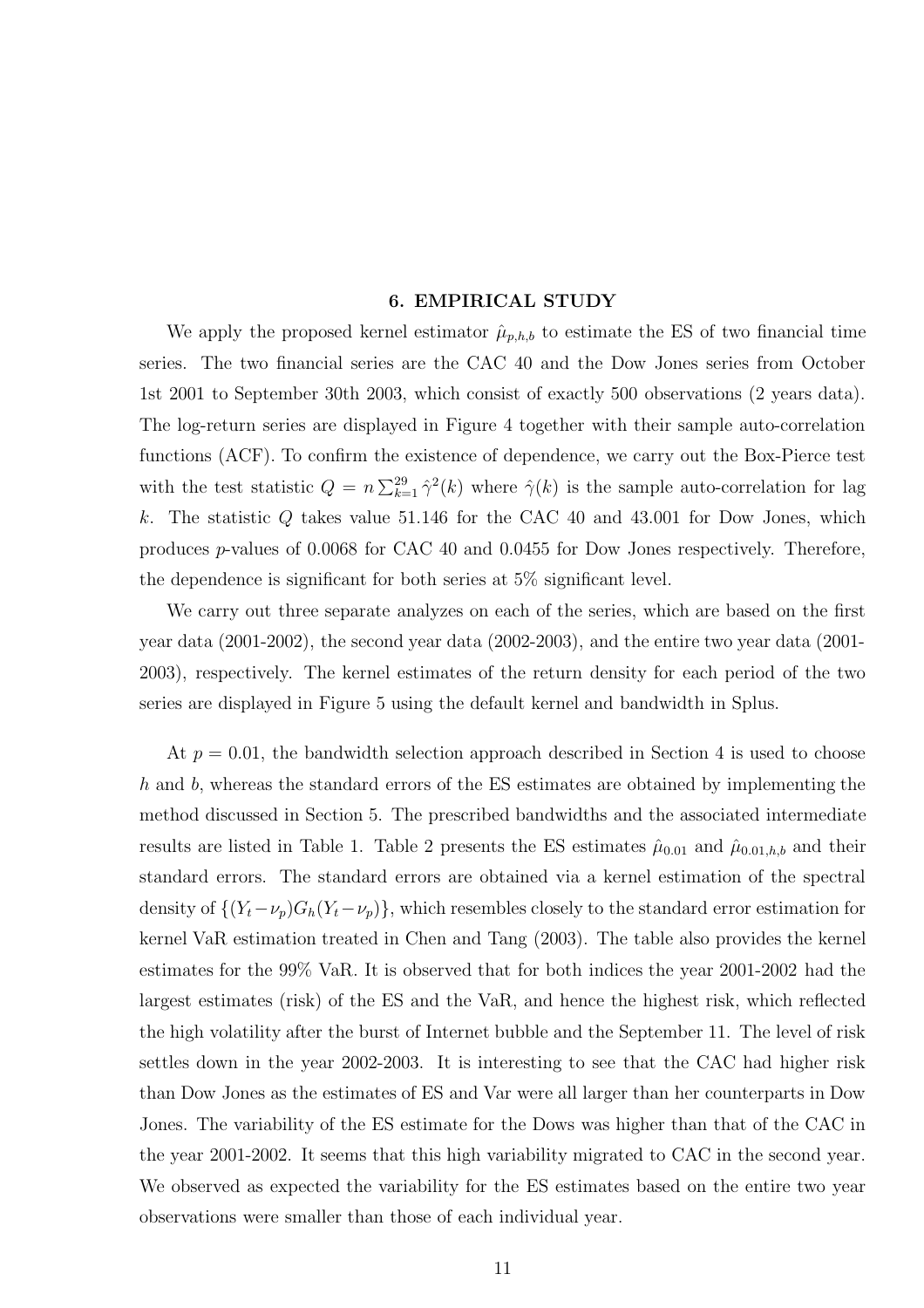We then extend the analysis for 20 equally spaced levels of  $p$  ranging from 0.01 to 0.03. The kernel estimates of  $\hat{\mu}_{p,h,b}$  and their 95% confidence bands are displayed in Figure 6. The confidence bands are constructed by adding and subtracting 1.96 times the standard errors. These plots show that as expected the  $ES$  estimate declines as  $p$  increases. For both indices, the year 2001-2002 experienced the largest risk than the year 2002-2003. It reveals again that the CAC is more risky that Dow Jones as the ES estimates are always larger than those of Dows for each of the three time periods and at each fixed p level.

## APPENDIX: Technical Details

The proofs of Theorems 1 and 2 require the following lemmas, whose proofs are presented first. Throughout this section we use  $C, C_1, \ldots$  to denote positive constants which may take different values.

**Lemma 1.** Let  $\tilde{\nu}_p$  be either  $\hat{\nu}_p$  or  $\hat{\nu}_{p,b}$  and  $\epsilon_n \to 0$  and  $n\epsilon_n^2 \to \infty$  as  $n \to \infty$ , and assume  $\{Y_t\}$  is geometrically  $\alpha$ -mixing, that is  $\alpha(k) \leq c\rho^k$  for  $c > 0$  and  $\rho \in [0, 1)$ , then we have  $P(|\hat{\nu}_p - \nu_p| \geq \epsilon_n) \to 0$  exponentially fast as  $n \to 0$ .

**Proof.** We only give the proof for  $\tilde{\nu}_p = \hat{\nu}_p$  as that for  $\hat{\nu}_{p,b}$  can be treated similarly,

Let  $C_1 = \inf_{x \in [\nu_p - \epsilon_n, \nu_p + \epsilon_n]} f(x)$ . It is easily shown that

$$
P(|\hat{\nu}_p - \nu_p| \ge \epsilon_n)
$$
\n
$$
\le P\{|F_n(\nu_p + \epsilon_n) - F(\nu_p + \epsilon_n)| > C_1\epsilon_n\} + P\{|F_n(\nu_p - \epsilon_n) - F(\nu_p - \epsilon_n)| > C_1\epsilon_n\}.
$$
\n(A.1)

Let  $X_i = I(Y_t < \nu_p + \epsilon_n) - F(\nu_p + \epsilon_n)$ . Clearly  $E(X_i) = 0$  and  $|X_i| \leq 2$ . Choose  $q = b_0 n \epsilon_n$ ,  $p = n/(2q)$  and  $u^2(q) = \max_{0 \le j \le 2q-1} E\left(\sum_{l=[jp]+1}^{\left[(j+1)p\right]} X_l\right)^2$ . From an equality given in Yokoyama (1980),  $u^2(q) \leq Cp$ . Apply Theorem 1.3 in Bosq (1998) for  $\alpha$ -mixing sequences,

$$
P\{|F_n(\nu_p + \epsilon_n) - F(\nu_p + \epsilon_n)| > C_1 \epsilon_n\}
$$
  
\n
$$
\leq 4 \exp\left(-\frac{C_1^2 \epsilon_n^2 q}{8\sigma^2(q)}\right) + 22\{1 + \frac{8}{C_1 \epsilon_n}\}^{1/2} q\alpha\{[n/(2q)]\}
$$
 (A.2)

where  $\sigma^2(q) = 2p^{-2}u^2(q) + \epsilon_n = C\epsilon_n$ . It is obvious that

$$
4 \exp\left(-\frac{C_1^2 \epsilon_n^2 q}{8\sigma^2(q)}\right) \le 4 \exp\{-C_2 \epsilon_n q\} \tag{A.3}
$$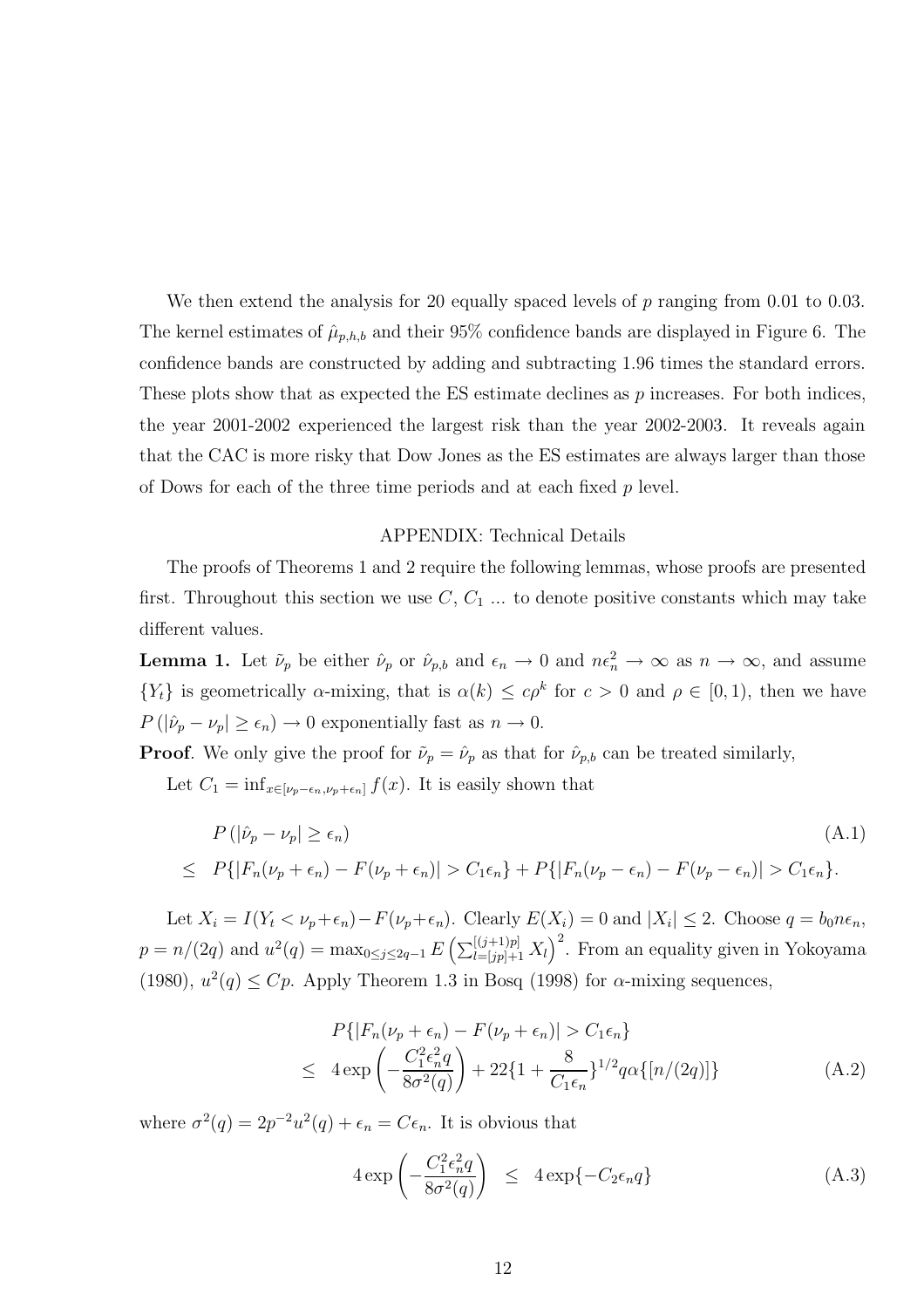where  $C_2 > 0$ . Since  $n\epsilon_n^2 \to \infty$  means  $q\epsilon_n \to \infty$ , the first term in (A.2) converges to zero exponentially fast. On the second term of  $(A.2)$ , the geometric  $\alpha$ -mixing implies that

$$
22\{1+\left(\frac{8}{C_1\epsilon_n}\right)^{1/2}q\alpha\{[n/(2q)]\}\le C\epsilon_n^{-1/2}q\rho^{[n^{1/2}\log^{-1}(n)/2]}
$$
(A.4)

which converges to zero exponentially fast too. This completes the proof of Lemma 1.  $\Box$ 

**Lemma 2.** Under the conditions (i)-(iii) and for any  $\kappa > 0$ ,

$$
n^{-1} \sum (Y_t - \nu_p) \{ I(Y_t \ge \hat{\nu}_p) - I(Y_t \ge \nu_p) \} = o_p(n^{-3/4 + \kappa}).
$$

**Proof:** Let  $W_t = (Y_t - \nu_p)\{I(Y_t \ge \hat{\nu}_p) - I(Y_t \ge \nu_p)\}\.$  We first evaluate  $E(W_t)$  Note that  $E(W_t) =: -I_{t1} + I_{t2}$  where

$$
I_{t1} = E\{(Y_t - \nu_p)I(\nu_p \le Y_t < \hat{\nu}_p)I(\hat{\nu}_p > \nu_p)\} \text{ and}
$$
  
\n
$$
I_2 = E\{(Y_t - \nu_p)I(\hat{\nu}_p \le Y_t < \nu_p)I(\hat{\nu}_p < \nu_p)\}.
$$

Furthermore let  $I_{t1} = I_{t11} + I_{t12}$  and  $I_{t2} = I_{t21} + I_{t22}$  where, for  $a \in (0, 1/2)$  and  $\eta > 0$ ,

$$
I_{t11} = E\{(Y_t - \nu_p)I(\nu_p \le Y_t < \hat{\nu}_p)I(\hat{\nu}_p \ge \nu_p + n^{-a}\eta)\},
$$
  
\n
$$
I_{t12} = E\{(Y_t - \nu_p)I(\nu_p \le Y_t < \hat{\nu}_p)I(\nu_p < \hat{\nu}_p < \nu_p + n^{-a}\eta)\},
$$
  
\n
$$
I_{t21} = E\{(Y_t - \nu_p)I(\nu_p > Y_t \ge \hat{\nu}_p)I(\hat{\nu}_p \le \nu_p - n^{-a}\eta)\}\
$$
and  
\n
$$
I_{t22} = E\{(Y_t - \nu_p)I(\nu_p > Y_t \ge \hat{\nu}_p)I(\nu_p > \hat{\nu}_p > \nu_p - n^{-a}\eta)\}.
$$

Applying the Cauchy-Swartz inequality, for  $k = 1$  and 2,

$$
|I_{tk1}| \leq \sqrt{E(\hat{\nu}_p - \nu_p)^2 P(|\hat{\nu}_p - \nu_p| \geq n^{-a}\eta)}.
$$

Then Lemma 1 and the fact that  $E(\hat{\nu}_p - \nu_p)^2 = O(n^{-1})$  imply

$$
I_{tk1} \to 0 \quad \text{exponentially fast.} \tag{A.5}
$$

To evaluate  $I_{t12}$ , we note that

$$
|I_{t12}| \le E\{(Y_t - \nu_p)I(\nu_p \le Y_t < \nu_p + n^{-a}\eta)\}.
$$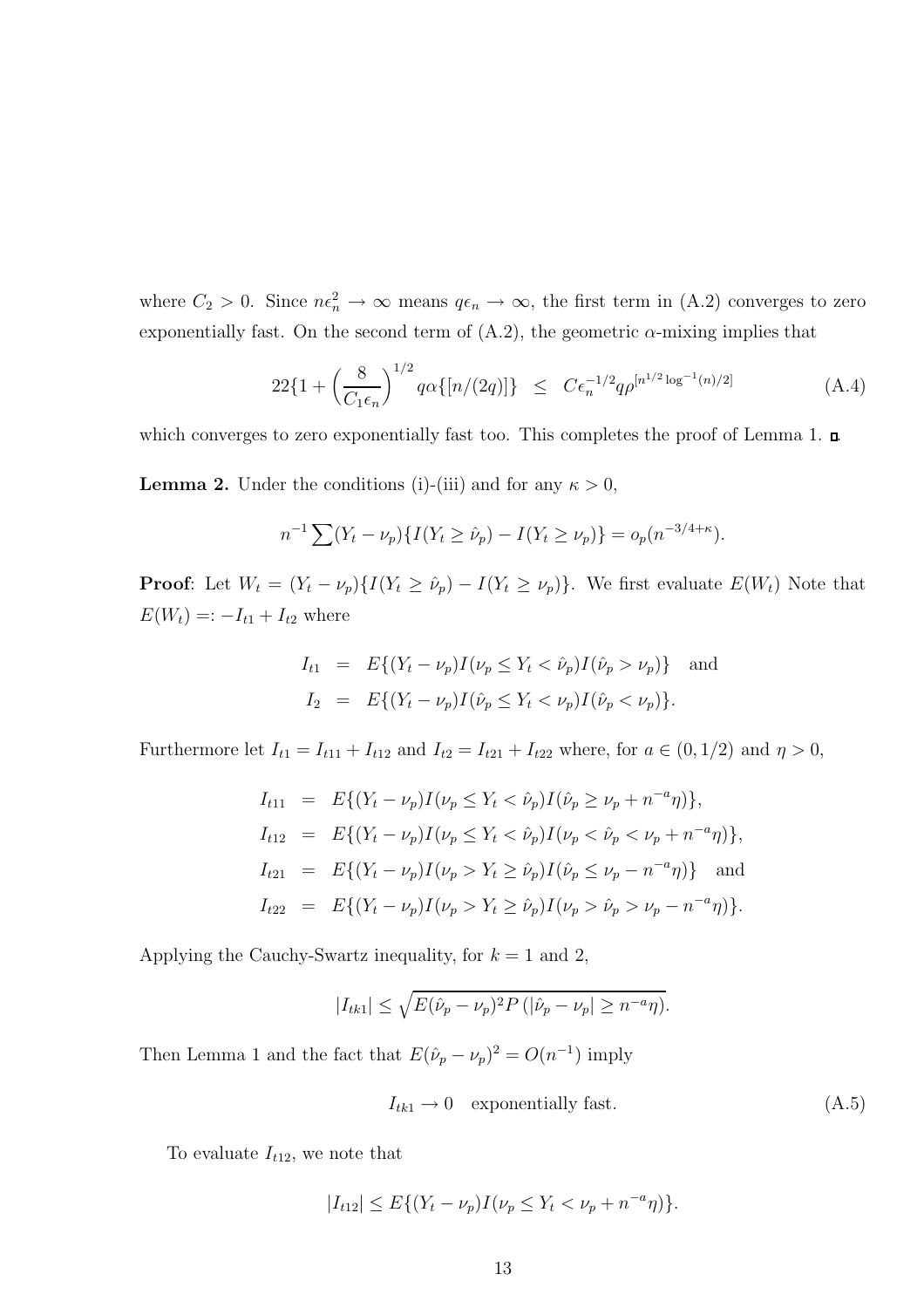This means

$$
I_{t12} \le \int_{\nu_p}^{\nu_p + n^{-a} \eta} dv(z - \nu_p) f(z) dz = O(n^{-2a}).
$$

Using the exactly same approach we can show that  $I_{t22} = O(n^{-2a})$  as well. These and (A.5) mean, by choosing  $a=-1/2+\gamma$  where  $\gamma>0$  is arbitrarily small,

$$
E(W_t) = o(n^{-1+\kappa})
$$
\n(A.6)

for an arbitrarily small positive  $\kappa$ , which in turn implies

$$
E\Big[n^{-1}\sum(Y_t - \nu_p)\{I(Y_t \ge \hat{\mu}_p) - I(Y_t \ge \nu_p)\}\Big] = o(n^{-1+\kappa}).\tag{A.7}
$$

We now consider  $Var(W_i)$ . For  $a \in (0, 1/2)$ ,

$$
E(W_t^2) = E\Big[(Y_t - \nu_p)^2 \{ I(Y_t \ge \hat{\nu}_p) - 2I(Y_t \ge \hat{\nu}_p) I(Y_t \ge \nu_p) + I(Y_t \ge \nu_p) \} \Big]
$$
  
\n
$$
= E\Big[(Y_t - \nu_p)^2 \{ I(\nu_p > Y_t \ge \hat{\nu}_p) + I(\hat{\nu}_p > Y_t \ge \nu_p) \} \Big]
$$
  
\n
$$
= E\Big[(Y_t - \nu_p)^2 I(\hat{\nu}_p \le Y_t < \nu_p) \{ I(\hat{\nu}_p \ge \nu_p - n^{-a}\eta) + I(\hat{\nu}_p < \nu_p - n^{-a}\eta) \} \Big]
$$
  
\n
$$
+ E\Big[(Y_t - \nu_p)^2 I(\hat{\nu}_p > Y_t \ge \nu_p) \{ I(\hat{\nu}_p \ge \nu_p + n^{-a}\eta) + I(\hat{\nu}_p < \nu_p + n^{-a}\eta) \} \Big].
$$

Note that

$$
E\{I(\hat{\nu}_p \le Y_t < \nu_p)I(\hat{\nu}_p \le \nu_p - n^{-a}\eta)\} \le P(|\hat{\nu}_p - \nu_p| \ge n^{-a}\eta) \quad \text{and}
$$
\n
$$
E\{I(\hat{\nu}_p > Y_t \ge \nu_p)I(\hat{\nu}_p > \nu_p + n^{-a}\eta)\} \le P(|\hat{\nu}_p - \nu_p| \ge n^{-a}\eta)
$$

which converge to zero exponentially fast as implied by Lemma 1. Applying the Cauchy-Schwartz inequality, we have

$$
E\{(Y_t - \nu_p)^2 I(\hat{\nu}_p \le Y_t < \nu_p) I(\hat{\nu}_p \le \nu_p - n^{-a}\eta)\} \text{ and}
$$
  

$$
E\{(Y_t - \nu_p)^2 I(\hat{\nu}_p > Y_t \ge \nu_p) I(\hat{\nu}_p \ge \nu_p + n^{-a}\eta)\}
$$

converge to zero exponentially fast as well. Then, applying the same method that establish  $(A.6)$ , we have

$$
E\{(Y_t - \nu_p)^2 I(\hat{\nu}_p \le Y_t < \nu_p) I(\hat{\nu}_p \ge \nu_p - n^{-a}\eta)\} = O(n^{-3a}) \quad \text{and}
$$
\n
$$
E\{(Y_t - \nu_p)^2 I(\hat{\nu}_p > Y_t \ge \nu_p) I(\hat{\nu}_p < \nu_p + n^{-a}\eta)\} = O(n^{-3a}).
$$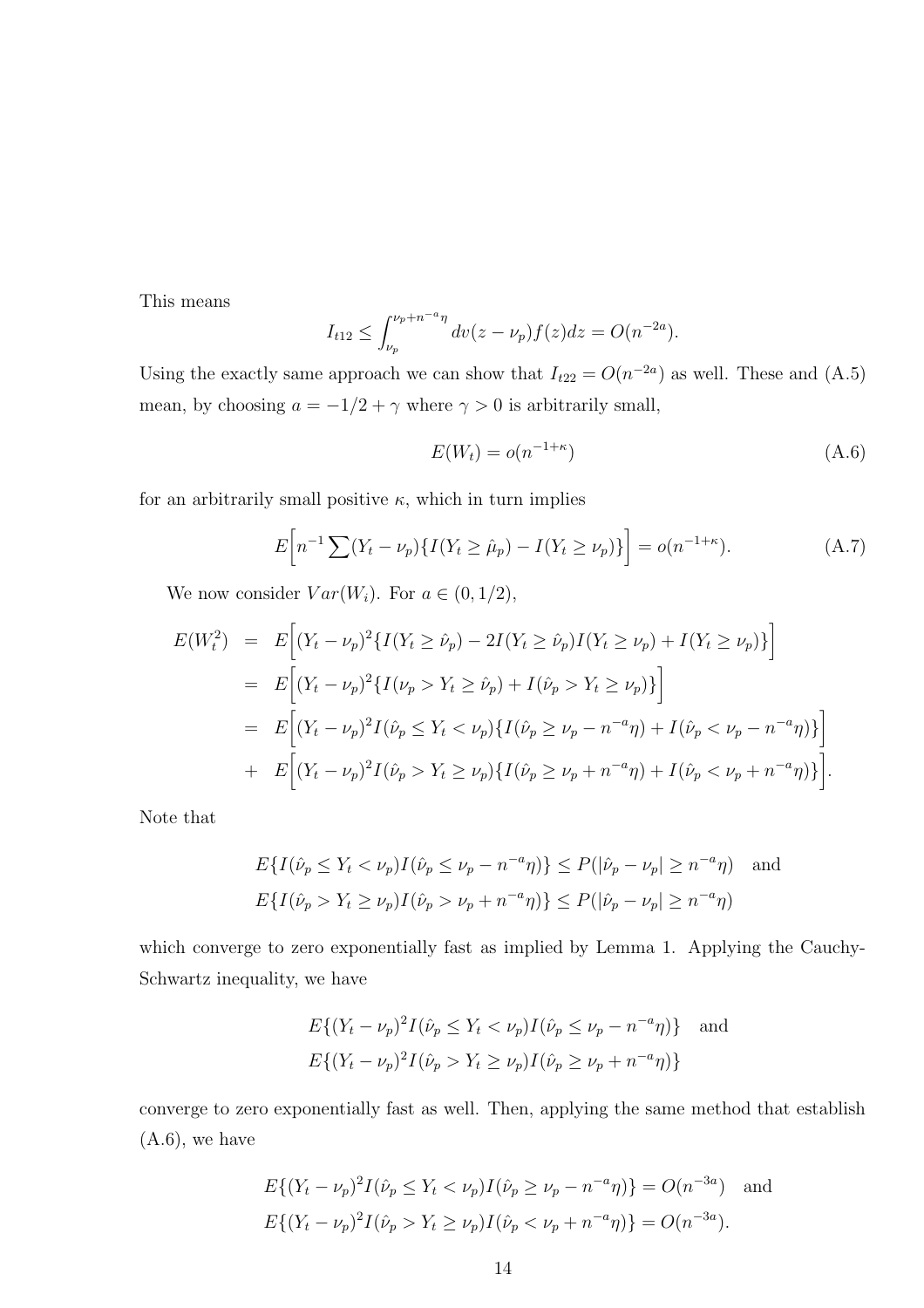In summary we have  $E(W_t^2) = o(n^{-3/2+\kappa})$ . This and  $(A.6)$  mean  $Var(W_t) = o(n^{-3/2+\kappa})$ . By slightly modifying the above derivation for  $Var(W_t)$ , it may be shown that for any  $t_1, t_2$  $Cov(W_{t_1}, W_{t_2}) = o(n^{-3/2 + \kappa})$ . Therefore,

$$
Var\left[n^{-1}\sum_{i=1}^{n}(Y_t - \nu_p)\{I(Y_t \ge \hat{\mu}_p) - I(Y_t \ge \nu_p)\}\right] = o(n^{-3/2 + \kappa}).\tag{A.8}
$$

This together with (A.7) readily establishes the lemma.

**Lemma 3.** Let  $\hat{\beta} = (np)^{-1} \sum Y_t G_h(\nu_p - Y_t)$  and  $\hat{\eta} = (nh)^{-1} \sum_{i=1}^n Y_t K_h(\nu_p - Y_t)$ . Under the conditions (i)-(iii),

(a) 
$$
Cov\left[\hat{\beta}, \{p - S_h(\nu_p)\}\{\hat{f}(\nu_p) - f(\nu_p)\}\right] = o(n^{-1}h),
$$
  
\n(b)  $Cov\left[\hat{\beta}, (\hat{\eta} - \eta)\{p - S_h(\nu_p)\}\right] = o(n^{-1}h),$   
\n(c)  $Cov\left[\{p - S_h(\nu_p)\}, (\hat{\eta} - \eta)\{p - S_h(\nu_p)\}\right] = o(n^{-1}h).$ 

**Proof:** We only present the proof of (a) as the proofs for the others are similar. Define  $\beta = E(\hat{\beta})$ . Let  $\hat{\beta} - \beta = n^{-1} \sum \psi_1(Y_t)$ ,  $\hat{f}(\nu_p) - f(\nu_p) = n^{-1} \sum \psi_2(Y_t) + O(h^2)$  and  $p - \hat{F}_h(\nu_p) =$  $n^{-1} \sum \psi_3(Y_t) + O(h^2)$  for some functions  $\psi_j$ ,  $j = 1, 2$  and 3, such that  $E\{\psi_j(Y_t)\} = 0$ . For instance,  $\psi_2(Y_t) = K_h(\nu_p - Y_t) - E\{K_h(\nu_p - Y_t)\}$  and  $\psi_3(Y_t) = G_h(\nu_p - Y_t) - E\{G_h(\nu_p - Y_t)\}.$ 

Using the approach in Billingsley (1968, p 173),

$$
A =: |E[(\hat{\beta} - \beta)\{p - S_h(\nu_p)\}\{\hat{f}(\nu_p) - f(\nu_p)\}]
$$
  
\n
$$
\leq n^{-2} \sum_{i \ge 1, j \ge 1, i+j \le n} |E{\psi_1(Y_1)\psi_2(Y_i)\psi_3(Y_{i+j})}\|[6] + O(n^{-1}h^4 + n^{-2}h^2) \quad (A.9)
$$

where [6] indicates all the six different permutations among the three indices. Let  $p = 2 + \delta$ ,  $q = 2 + \delta$  and  $s^{-1} = 1 - p^{-1} - q^{-1}$  for some positive  $\delta$ . From the Davydov inequality,

$$
|E\{\psi_1(Y_1)\psi_2(Y_i)\psi_3(Y_{i+j})\}| \leq 12||\psi(Z_1)||_p||\psi_2(Y_t)\psi_3(Z_{i+j})||_q\alpha^{1/s}(i).
$$

Since  $|\psi_3(Y_{i+j})| \leq 2$  and  $E|\psi_2(Y_i)|^{2+\delta} \leq Ch^{-1-\delta}$ ,

$$
||\psi_2(Y_i)\psi_3(Y_{i+j})||_q \le C ||\psi_2(Z_{i+j})||_q \le C h^{-\frac{1+\delta}{2+\delta}}.
$$

This and the fact that  $||\psi(Y_1)||_p = E^{1/p} |\psi_1(Y_1)|^p \leq C$  lead to

$$
|E\{\psi_1(Y_1)\psi_2(Y_i)\psi_3(Y_{i+j})\}| \le 12Ch^{-\frac{1+\delta}{2+\delta}}\alpha^{\frac{\delta}{2+\delta}}(i).
$$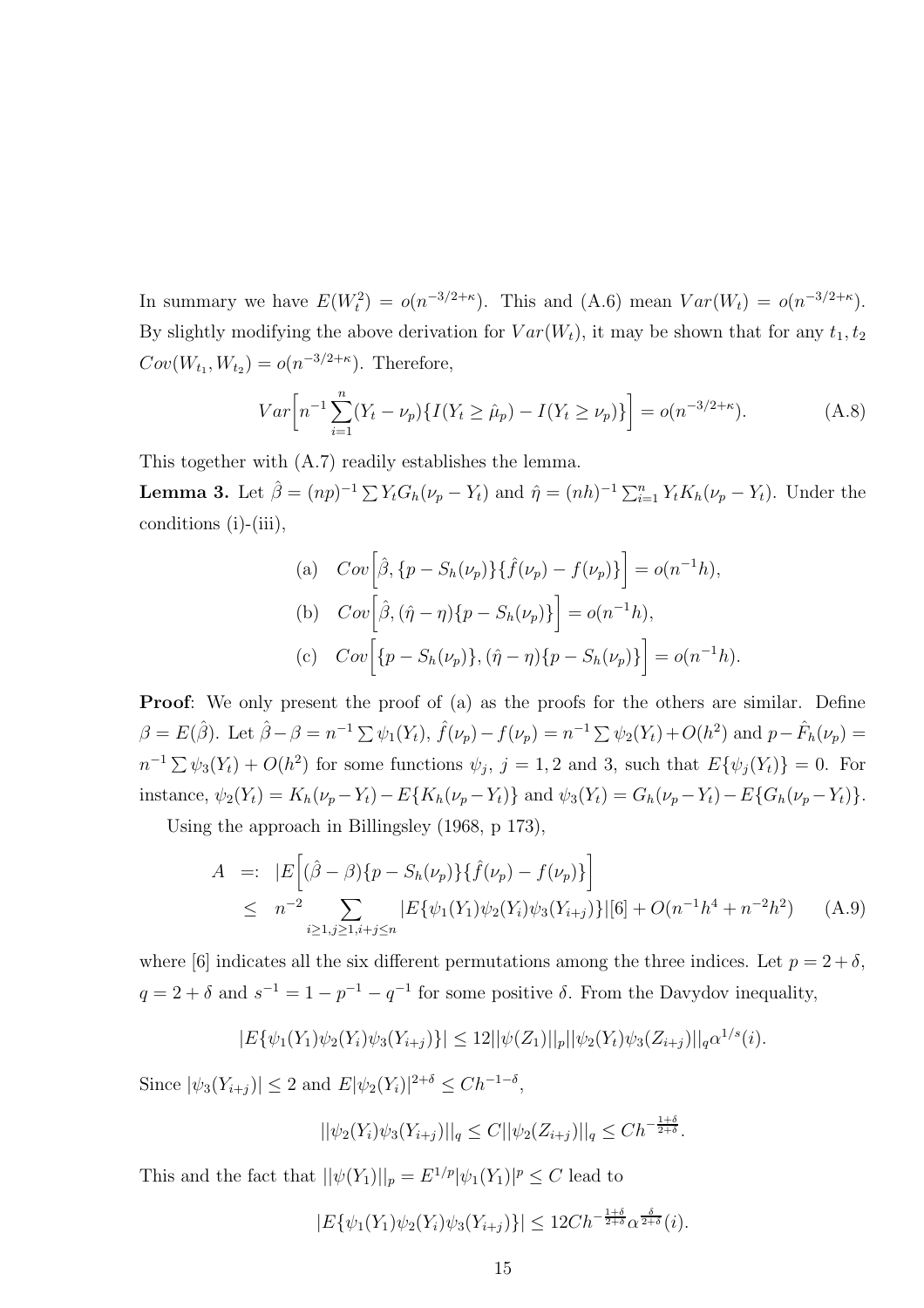Similarly,  $|E\{\psi_1(Y_1)\psi_2(Y_i)\psi_3(Y_{i+j})\}| \leq 12Ch^{-\frac{1+\delta}{2+\delta}}\alpha^{\frac{\delta}{2+\delta}}(j)$ . Therefore,

$$
|E\{\psi_1(Y_1)\psi_2(Y_i)\psi_3(Y_{i+j})\}| \le 12C h^{-\frac{1+\delta}{2+\delta}} \min\{\alpha^{\frac{\delta}{2+\delta}}(i), \alpha^{\frac{\delta}{2+\delta}}(j)\}.
$$
 (A.10)

From (A.9) and (A.10), and the fact that  $\alpha(k)$  is monotonic no increasing,

$$
A \leq Cn^{-2}h^{-\frac{1+\delta}{2+\delta}}\sum_{j=1}^{n-1} (2j-1)\alpha^{\frac{\delta}{2+\delta}}(j) + O(n^{-1}h^4 + n^{-2}h^2)
$$
  
=  $O(n^{-2}h^{-\frac{1+\delta}{2+\delta}}) + o(n^{-1}h) = o(n^{-1}h)$ 

since  $\sum j \alpha^{\frac{\delta}{2+\delta}}(j) < \infty$  as implied by Condition (i).

**Lemma 4.** Under the conditions (i)-(v) and for  $l_1, l_2 = 0$  or 1,

$$
\left| \sum_{k=1}^{n-1} (1 - k/n) \left[ Cov\{ Y_1^{l_1} G_h(\nu_p - Y_1), Y_{k+1}^{l_2} G_h(\nu_p - Y_{k+1}) \} - Cov\{ Y_1^{l_1} I(Y_1 > \nu_p), Y_{k+1}^{l_2} I(Y_{k+1} > \nu_p) \} \right] = o(h).
$$

Proof: The case of  $l_1 = l_2 = 0$  can be proved by has been proved in Chen and Tang (2003) and the proofs for the other cases are almost the same, and hence are not given here.

#### Proof of Theorem 1

Let  $\phi_1(t) = n^{-1} \sum_{i=1}^n Y_t I(Y_t \ge t)$  and  $\phi_2(t) = n^{-1} \sum_{i=1}^n I(Y_t \ge t)$ . Then,  $\hat{\mu}_p = \phi_1(\hat{\nu}_p)/\phi_2(\hat{\nu}_p)$ . Note that  $E\{\phi_1(\nu_p)\} = p\mu_p$ ,  $E\{\phi_2(\nu_p)\} = p$  and  $\phi_2(\hat{\nu}_p) = p + O_p(n^{-1})$ . From Lemma 2, for an arbitrarily small positive  $\kappa$ ,

$$
\phi_1(\hat{\nu}_p) = \phi_1(\nu_p) + \nu_p \{ \phi_2(\hat{\nu}_p) - \phi_2(\nu_p) \} + o_p(n^{-3/4 + \kappa}). \tag{A.11}
$$

These lead to

$$
\hat{\mu}_p = \mu_p + p^{-1} \{ \phi_1(\nu_p) - p\mu_p \} + p^{-1} \nu_p \{ p - \phi_2(\nu_p) \} + o_p(n^{-3/4+\kappa}) \tag{A.12}
$$
\n
$$
= \mu_p + p^{-1} \{ n^{-1} \sum_{i=1}^n (Y_t - \nu_p) I(Y_t \ge \nu_p) - p(\mu_p - \nu_p) \} + o_p(n^{-3/4+\kappa}).
$$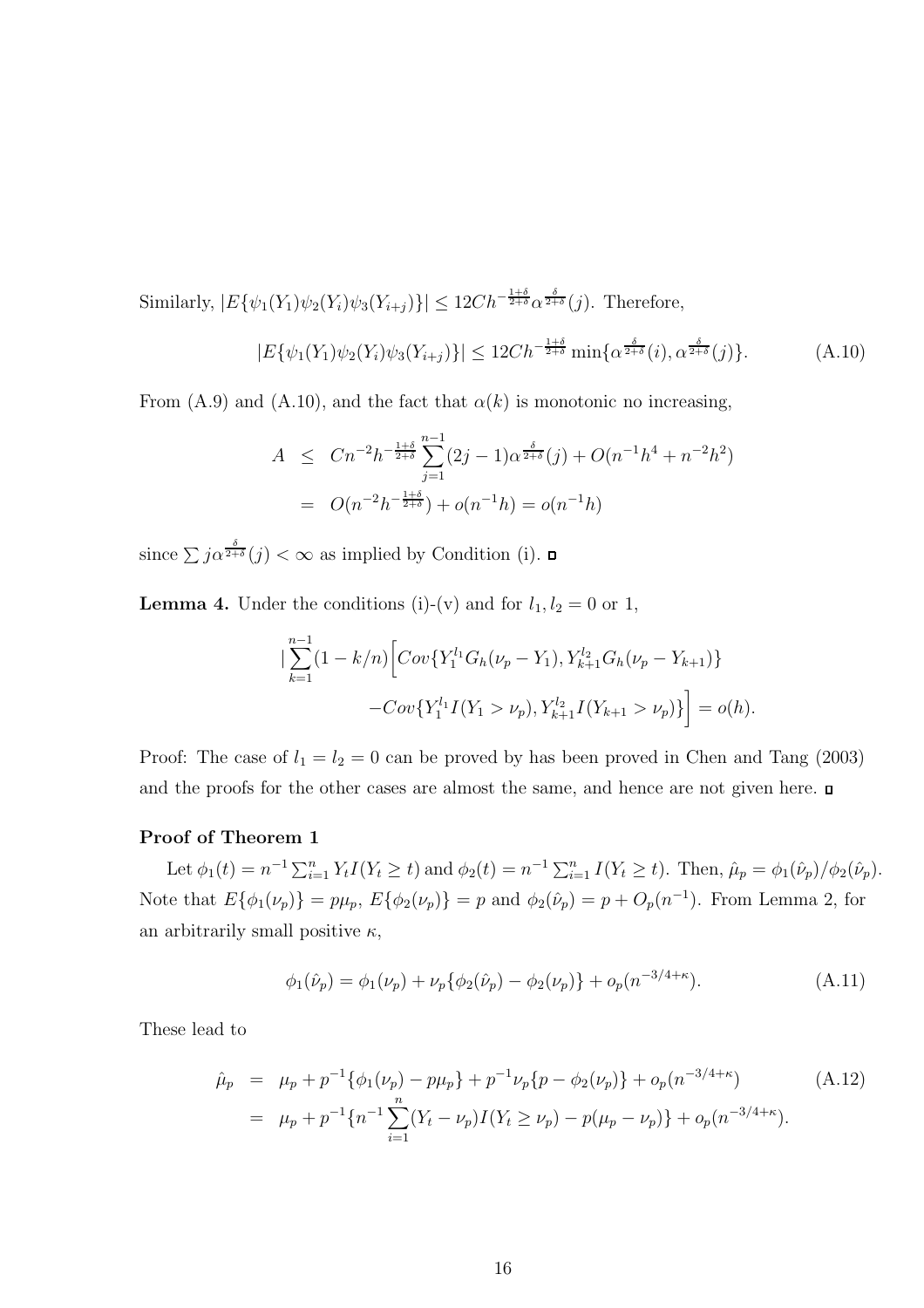# Proof of Theorem 2

We first derive (9). From derivations given in Chen and Tang (2003),  $\hat{\nu}_{p,b}$  admits an expansion:  $\hat{\nu}_{p,b} - \nu_p = \frac{S_b(\nu_p)-p}{\hat{f}_b(\nu_p)}$  $\frac{\partial F_b(\nu_p)-p}{\partial f_b(\nu_p)}+o_p(n^{-1/2})$ . Let  $m_\nu=E(\hat{\nu}_{p,b})$ . From the bias of  $\hat{\nu}_{p,b}$  given in Chen and Tang (2003),

$$
m_{\nu} - \nu_p = \frac{1}{2} \sigma_k^2 f'(\nu_p) f^{-1}(\nu_p) b^2 + o(b^2).
$$
 (A.13)

By Taylor expansion

$$
S_h(\hat{\nu}_{p,b}) = S_h(\nu_p) - \hat{f}_h(\nu_p)(\hat{\nu}_{p,b} - \nu_p) + O_p(n^{-1}).
$$
\n(A.14)

Let  $m_S = E\{S_h(\hat{\nu}_{p,b})\}$ . From (A.13)

$$
m_S = S(m_\nu) + \frac{1}{2}f'(m_\nu)\sigma_k^2 h^2 + o(h^2) = p + \frac{1}{2}\sigma_k^2 f'(\nu_p)(h^2 - b^2) + o(h^2 + b^2).
$$
 (A.15)

Moreover, from (A.14),

$$
S_h(\hat{\nu}_{p,b}) - m_S = S_h(\nu_p) - m_S - \hat{f}_h(\nu_p)(\hat{\nu}_{p,b} - \nu_p) + O_p(n^{-1})
$$
  
\n
$$
= n^{-1} \sum_{t=1}^n G_h(\nu_p - Y_t) - p - \hat{f}_h(\nu_p) f_{n,b}^{-1}(\nu_p) \{n^{-1} \sum_{t=1}^n G_b(\nu_p - Y_t) - p\}
$$
  
\n
$$
+ O_p(n^{-1} + h^2 + b^2)
$$
  
\n
$$
= n^{-1} \sum_{t=1}^n \{G_h(\nu_p - Y_t) - G_b(\nu_p - Y_t)\} + O_p(n^{-1} + h^2 + b^2)
$$
 (A.16)

These and (7) mean the kernel ES estimator

$$
\hat{\mu}_{p,h,b} = (nm_S)^{-1} \sum_{t=1}^{n} \{ Y_t G_h(\hat{\nu}_{p,b} - Y_t) + h G_{1h}(\hat{\nu}_{p,b} - Y_t) \} \{ 1 - \frac{S_h(\hat{\nu}_{p,b}) - m_S}{m_S} \} + O_p(n^{-1})
$$
\n
$$
= A_1 - A_2 + A_3 + A_4 + O_p(n^{-1})
$$

where

$$
A_1 = (nm_S)^{-1} \sum_{t=1}^n \{ Y_t G_h (\nu_p - Y_t) - Y_t K_h (\nu_p - Y_t) (\hat{\nu}_{p,b} - \nu_p) \},
$$
  
\n
$$
A_2 = m_S^{-2} n^{-1} \sum_{t=1}^n Y_t G_h (\nu_p - Y_t) n^{-1} \sum_{t=1}^n \{ G_h (\nu_p - Y_t) - G_b (\nu_p - Y_t) \},
$$
  
\n
$$
A_3 = (nm_S)^{-1} h \sum_{t=1}^n G_{1h} (\nu_p - Y_t) \Big[ 1 - m_S^{-1} n^{-1} \sum_{t=1}^n \{ G_h (\nu_p - Y_t) - G_b (\nu_p - Y_t) \} \Big],
$$
  
\n
$$
A_4 = (nm_S)^{-1} h \sum_{t=1}^n G'_{1h} (\nu_p - Y_t) (\hat{\nu}_{p,b} - \nu_p).
$$
\n(A.17)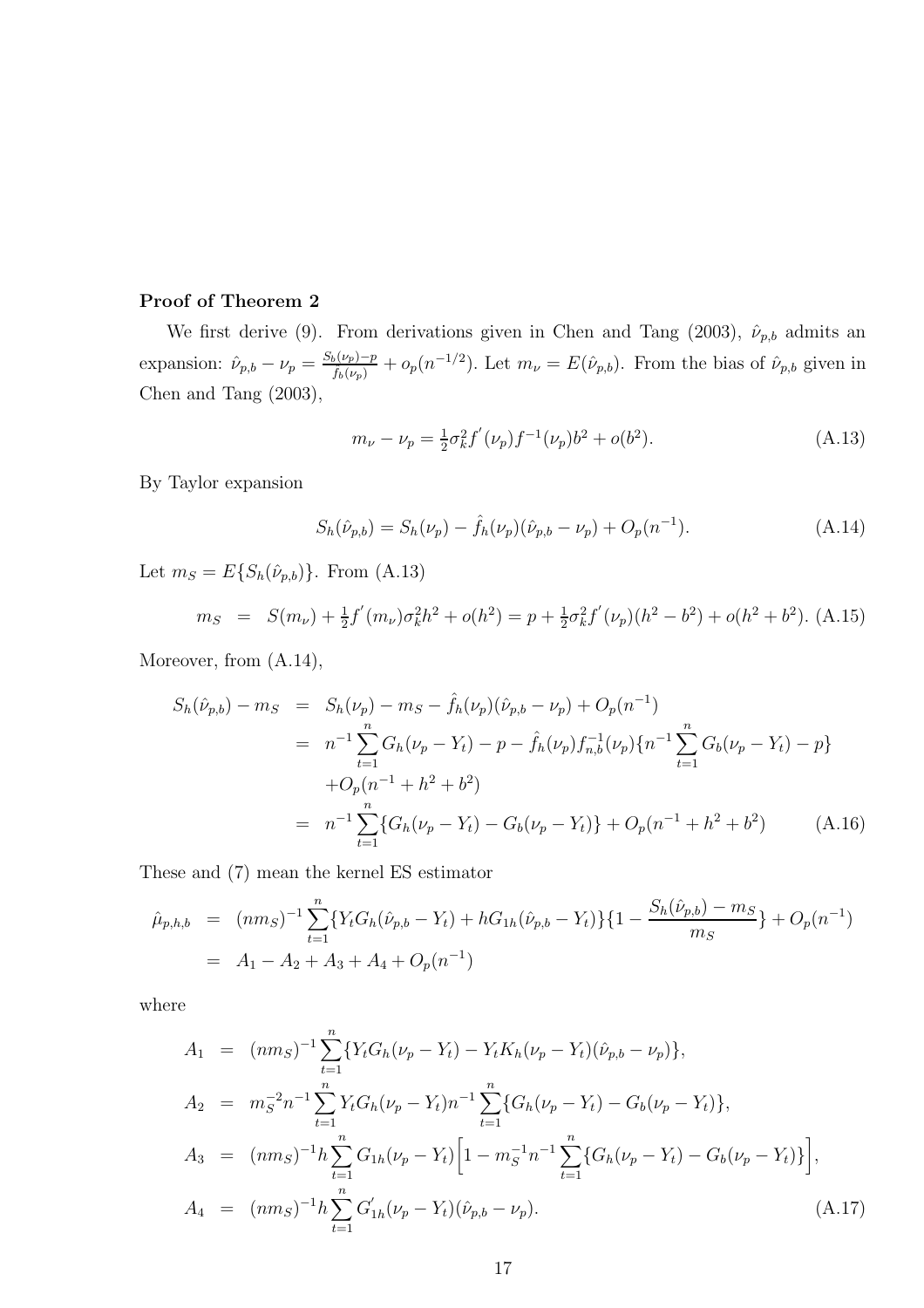Note that 
$$
A_1 = (nm_S)^{-1} \sum_{t=1}^n Y_t G_h (\nu_p - Y_t) - (nm_S)^{-1} \sum_{t=1}^n Y_t K_h (\nu_p - Y_t) (\hat{\nu}_{p,b} - \nu_p)
$$
 and  
\n
$$
E[(np)^{-1} \sum \{ Y_t G_h (\nu_p - Y_t) \} ] = p^{-1} \int z G_h (\nu_p - z) f(z) dz
$$
\n
$$
= p^{-1} \int_{-\infty}^{\infty} K(u) du \{ \int_{\nu_p}^{\infty} z f(z) dz + \int_{\nu_p - hu}^{\nu_p} z f(z) dz \}
$$
\n
$$
= \mu_p - \frac{1}{2} p^{-1} h^2 \sigma_k^2 \{ v_p f'(\nu_p) + f(\nu_p) \} + O(h^3). \quad (A.18)
$$

Let  $\eta = E\{m_S^{-1}Y_t K_h(Y_t - \nu_p)\} = p^{-1} \int (\nu_p - hu) K(u) f(\nu_p - hu) du = p^{-1} \nu_p f(\nu_p) + O(h^2)$ . As  $Cov\{(np)^{-1} \sum Y_t K_h(\nu_p - Y_t), \hat{\nu}_{p,b} - \nu_p)\} = O(n^{-1}),$ 

$$
E\{(np)^{-1}\sum Y_t K(\nu_p - Y_t)(\hat{\nu}_{p,b} - \nu_p)\} = \eta E(\hat{\nu}_{p,b} - \nu_p) + O(n^{-1})
$$
  
=  $-\frac{1}{2}p^{-1}\nu_p f'(\nu_p)b^2 \sigma_k^2 + O(hb^2 + n^{-1}).$  (A.19)

Combine (A.15), (A.18) and (A.19),

$$
E(A_1) = \mu_p + \frac{1}{2}p^{-1}\sigma_k^2 \Big[\nu_p f'(\nu_p)b^2 - \{\nu_p f'(\nu_p) + f(\nu_p)\}h^2\Big] + o(h^2 + b^2).
$$

Using the same technique, we have

$$
E(A_2) = \frac{1}{2}p^{-1}\mu_p \sigma_k^2 f'(\nu_p)(h^2 - b^2) + o(h^2 + b^2)
$$
 and  

$$
E(A_3) = p^{-1}h^2 \sigma_k^2 f(\nu_p) + o(h^2 + b^2) + O(n^{-1}h^2),
$$

It may be shown that

$$
E\{h(np)^{-1}\sum G'_{1h}(\nu_p - Y_t)\} = -h^2p^{-1}\int_{-\infty}^{\infty} uK(u)f(\nu_p - hu)du = O(h^3) \quad (A.20)
$$

which leads to  $E(A_4) = O(h^5 + n^{-1})$ . In summary,

$$
E(\hat{\mu}_{p,h,b}) = \mu_p - \frac{1}{2}p^{-1}\sigma_k^2h^2\{\nu_p f'(\nu_p) + f(\nu_p)\} + \frac{1}{2}p^{-1}\sigma_k^2b^2\nu_p f'(\nu_p) - \frac{1}{2}p^{-1}\mu_p\sigma_k^2 f'(\nu_p)(h^2 - b^2) + o(h^2 + b^2) + O(n^{-1})
$$

which derives  $(9)$ .

We now turn to the derivation of (10). We would like to establish first that

$$
Cov(A_i, A_j) = o(n^{-1}h) \text{ for } i = 3 \text{ and } 4, j = 1, 2, 3 \text{ and } 4.
$$
 (A.21)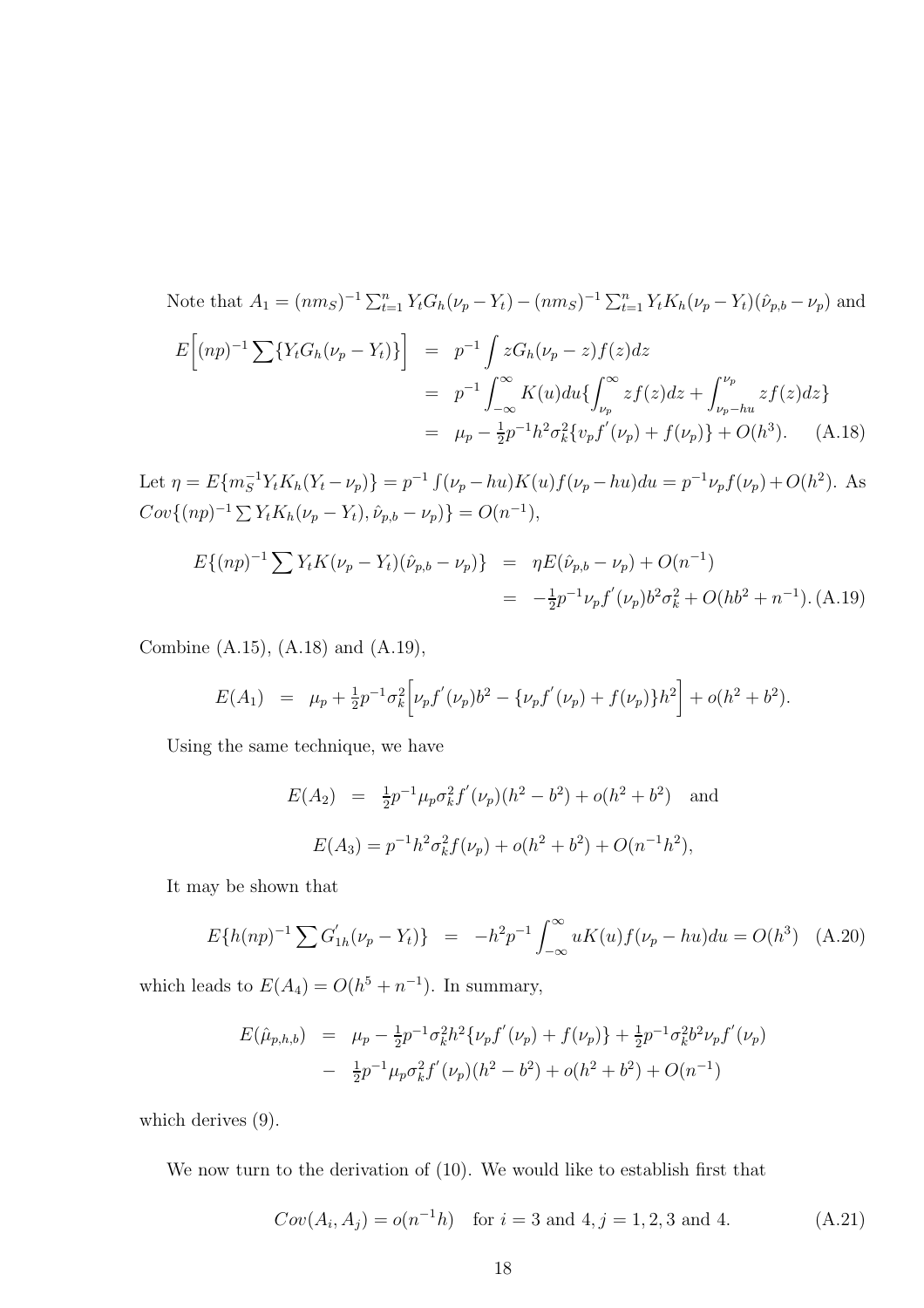As h appears in both  $A_3$  and  $A_4$ , it is easily seen that

$$
Cov(A_i, A_j) = O(n^{-1}h^2) \text{ for } i, j = 3 \text{ and } 4.
$$
 (A.22)

Let  $\hat{\xi} = h(nm_S)^{-1} \sum G_{1h}(\nu_p - Y_t)$  and  $\xi = E(\hat{\xi})$ . As  $\xi = O(h^2)$  and note that  $\eta =$  $E\{(np)^{-1}\sum_{t=1}^{n} Y_t G_h(\nu_p - Y_t)\}.$  Hence

$$
Cov(A_1, A_3) = Cov\{(nm_S)^{-1} \sum_{t=1}^{n} Y_t G_h(\nu_p - Y_t), h(nm_S)^{-1} \sum_{t=1}^{n} G_{1h}(\nu_p - Y_t)\}
$$

$$
- \eta Cov\{\hat{\nu}_{p,b}, h(nm_S)^{-1} \sum_{t=1}^{n} G_{1h}(\nu_p - Y_t)\} + o(n^{-1}h).
$$

Note that for  $l = 0$  or  $l \ge 1$ ,  $Cov\{Y_1G_h(\nu_p - Y_1), G_{1h}(\nu_p - Y_{l+1})\} = O(h)$ . It may be shown by using the  $\alpha$ -mixing condition and the Davydov inequality that

$$
Cov\{(nm_S)^{-1}\sum_{t=1}^{n} Y_t G_h(\nu_p - Y_t), h(np)^{-1} \sum G_{1h}(\nu_p - Y_t)\}
$$
  
=  $h(np^2)^{-1} \Big[ Cov\{Y_1 G_h(\nu_p - Y_1), G_{1h}(\nu_p - Y_1)\}\$   
+ $2 \sum_{l=1}^{n-1} (1 - l/n) Cov\{Y_1 G_h(\nu_p - Y_1), G_{1h}(\nu_p - Y_{l+1})\}\Big] \{1 + O(h^2)\} = O(n^{-1}h^2).$  (A.23)

Using the same arguments, we have  $Cov\{\hat{\nu}_{p,b}, h(nm_S)^{-1} \sum G_{1h}(\nu_p - Y_t)\} = O(n^{-1}hb)$ . Hence,  $Cov(A_1, A_3) = o(n^{-1}h)$ . Similarly,  $Cov(A_2, A_3) = o(n^{-1}h)$  and  $Cov(A_i, A_4) = o(n^{-1}h)$  for  $i = 1$  and 2. These and  $(A.22)$  imply  $(A.21)$ , which in turn means that

$$
Var(\hat{\mu}_{p,b,h}) = Var(A_1) + Var(A_2) - 2Cov(A_1, A_2) + o(n^{-1}h).
$$
 (A.24)

From the definition of  $A_1$ ,

$$
Var(A_1) = Var\{(nm_S)^{-1} \sum Y_t G_h(\nu_p - Y_t)\} + Var\{\hat{\eta}(\hat{\nu}_{p,b} - \nu_p)\}
$$
  
- 
$$
2Cov\{(nm_S)^{-1} \sum Y_t G_h(\nu_p - Y_t), \hat{\eta}(\hat{\nu}_{p,b} - \nu_p)\}.
$$
 (A.25)

It is easy to see that

$$
Var\{(nm_S)^{-1}\sum Y_t G_h(\nu_p - Y_t)\}
$$
  
=  $n^{-1}p^{-2}\Big[Var\{Y_t G_h(\nu_p - Y_t)\} + 2\sum_{k=1}^{n-1} (1 - k/n)Cov\{Y_1 G_h(\nu_p - Y_1), Y_{k+1} G_h(\nu_p - Y_{k+1})\Big].$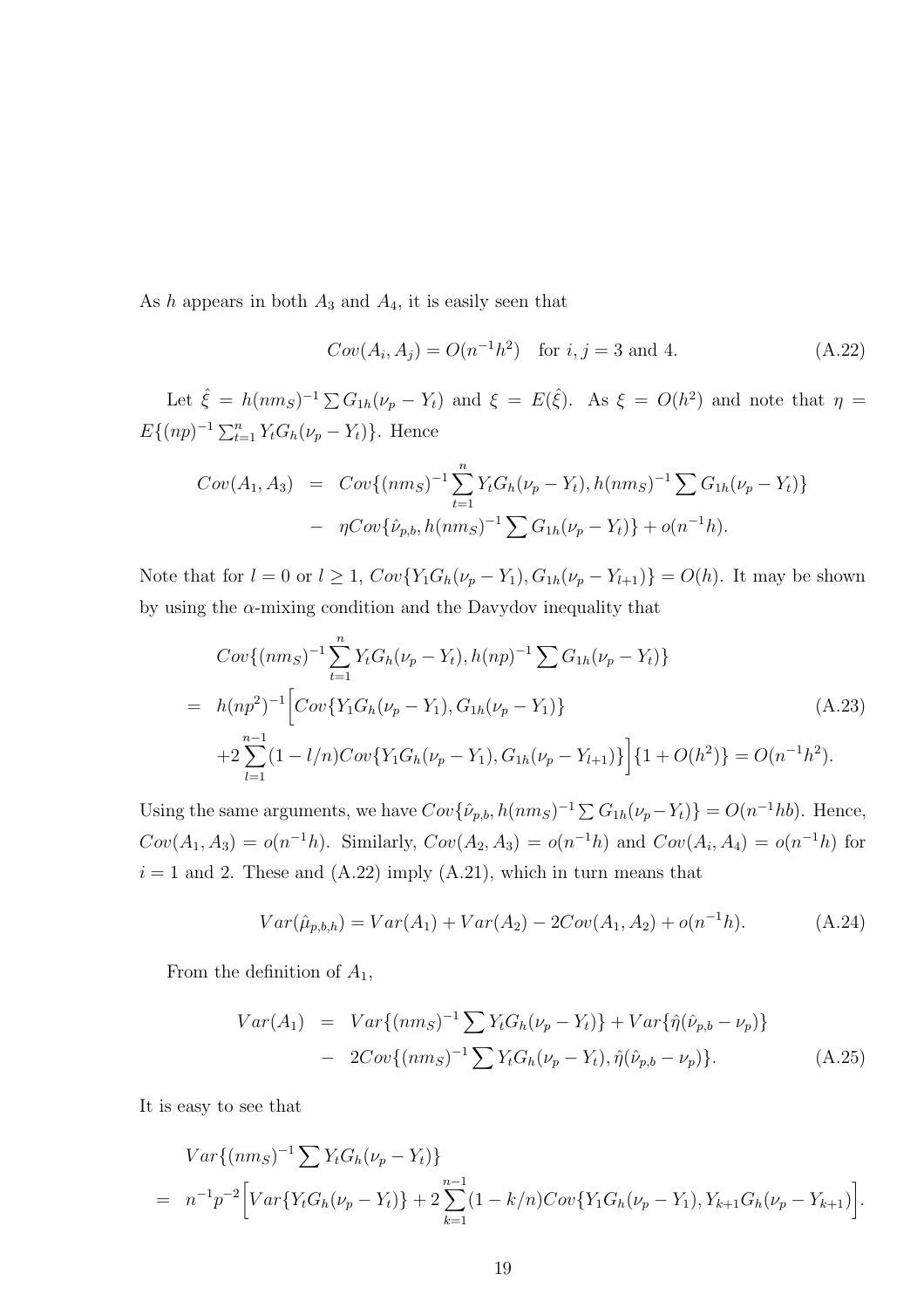A detail analysis reveals that

$$
Var\{Y_t G_h(\nu_p - Y_t)\} = \int z^2 G_h^2(\nu_p - z) f(z) dz - p^2 \mu_p^2 + O(h^2)
$$
  
\n
$$
= \int_{-\infty}^{\infty} K(u) du \Big[ \int_{-\infty}^u K(v) dv \{ \int_{\nu_p}^{\infty} z^2 f(z) dz + \int_{\nu_p - hv}^{\nu_p} z^2 f(z) dz \} + \int_{u}^{\infty} K(v) dv \{ \int_{\nu_p}^{\infty} z^2 f(z) dz + \int_{\nu_p - hu}^{\nu_p} z^2 f(z) dz \} - p^2 \mu_p^2 + O(h^2)
$$
  
\n
$$
= Var\{ Y_t I (Y_t \ge \nu_p) \} - 2h\nu_p^2 f(\nu_p) c_k(1) + O(h^2). \tag{A.26}
$$

This and Lemma 4 mean

$$
Var\{(nm_S)^{-1}\sum Y_t G_h(\nu_p - Y_t)\} = p^{-2}Var\{\phi_1(\nu_p)\} - 2n^{-1}h\nu_p^2 f(\nu_p)c_k(1) + o(n^{-1}h). \tag{A.27}
$$

The second term on the right hand side of (A.25) is

$$
Var\{\eta(\hat{\nu}_{p,b} - \nu_p)\} + (\hat{\eta} - \eta)(\hat{\nu}_{p,b} - \nu_p)\}
$$
  
=  $\eta^2 Var(\hat{\nu}_{p,b}) + 2\eta Cov(\hat{\nu}_{p,b}, (\hat{\eta} - \eta)(\hat{\nu}_{p,b} - \nu_p)\} + Var\{(\hat{\eta} - \eta)(\hat{\nu}_{p,b} - \nu_p)\}.$ 

It may be shown by using the fact that  $\eta = p^{-1} \nu_p f(\nu_p) + O(h^2)$ 

$$
\eta^2 Var(\hat{\nu}_{p,b}) = p^{-2} \nu_p^2 Var\{n^{-1} \sum_{t=1}^n I(Y_t > \nu_p)\} - 2p^{-2} n^{-1} b \nu_p^2 f(\nu_p) c_k(1) + o(n^{-1}b). \tag{A.28}
$$

From the inequality given in Yokoyama (1980) for  $\alpha$ -mixing sequences,

$$
E(\hat{\nu}_{p,b} - \nu_p)^4 \le Cn^{-2}
$$
 and  $E(\hat{\eta} - \eta)^4 = O(n^{-2}h^{-3}).$ 

Applying the Cauchy-Schwartz inequality and Lemma 3,

$$
Var\{(\hat{\eta} - \eta)(\hat{\nu}_{p,b} - \nu_p)\} = O(n^{-2}h^{-3/2}) = o(n^{-1}h)
$$
and (A.29)

$$
Cov\{\eta(\hat{\nu}_{p,b} - \nu_p), p^{-1}(\hat{\eta} - \eta)(\hat{\nu}_{p,b} - \nu_p)\} = o(n^{-1}h). \tag{A.30}
$$

Combine (A.28), (A.29) and (A.30),

$$
Var(\hat{\eta}(\hat{\mu}_{p,b} - \nu_p)) = p^{-2} \nu_p^2 Var\{\phi_2(\nu_p)\} - 2p^{-2} n^{-1} b \nu_p^2 f(\nu_p) c_k(1) + o(n^{-1}b). \tag{A.31}
$$

The covariance term on the right hand side of (A.25) is

$$
Cov\{(nm_S)^{-1}\sum_{t=1}^{n}Y_tG_h(\nu_p - Y_t), \hat{\eta}(\hat{\mu}_{p,b} - \nu_p)\}
$$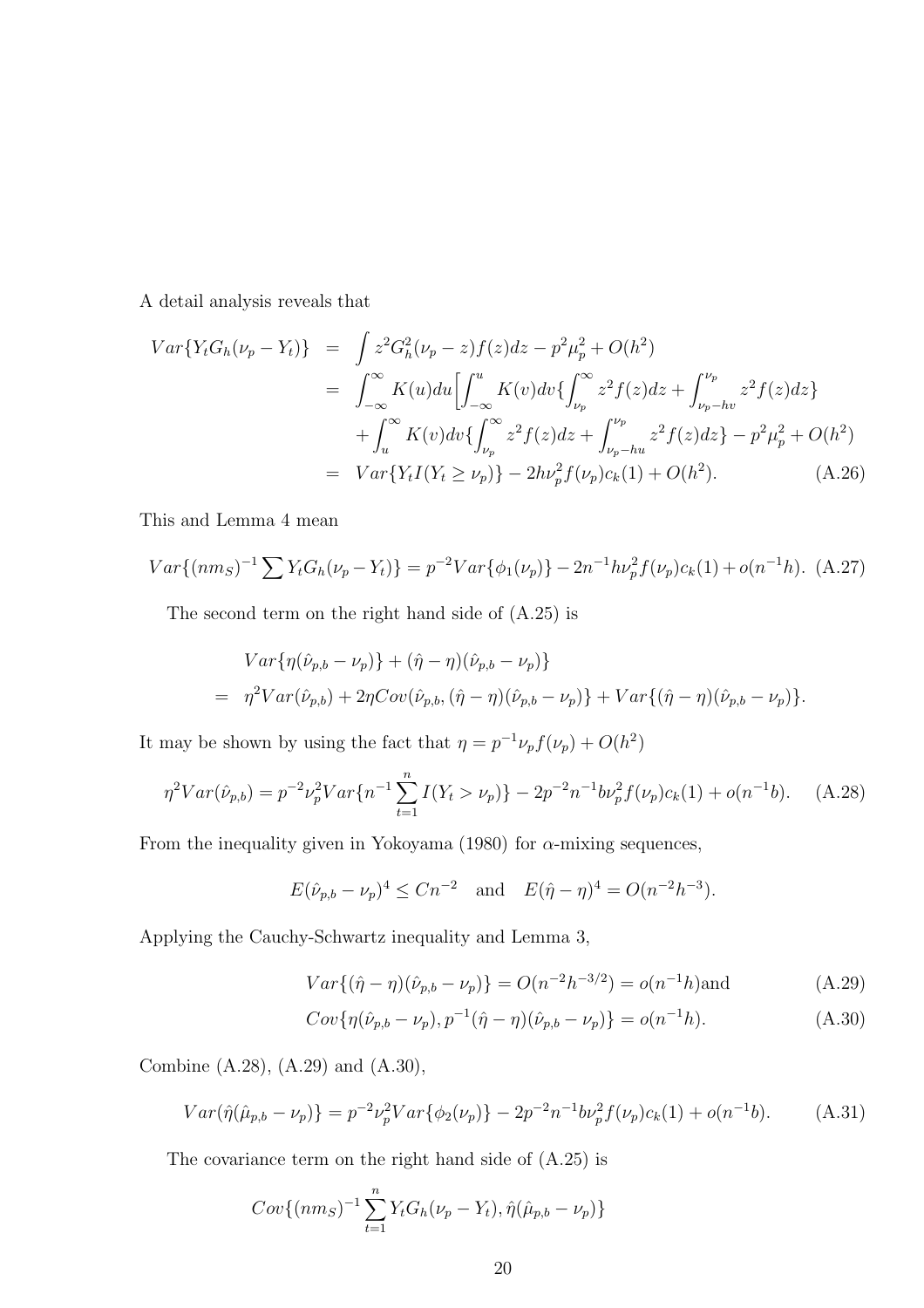$$
= Cov\{(np)^{-1}\sum_{t=1}^{n} Y_t G_h(\nu_p - Y_t), \eta f^{-1}(\nu_p)n^{-1}\sum_{t=1}^{n} G_b(\nu_p - Y_t)\} + o(n^{-1}h)
$$
  

$$
= (np^2)^{-1}\nu_p \Big[Cov\{Y_t G_h(\nu_p - Y_t), G_b(\nu_p - Y_t)\}
$$
  

$$
+ 2\sum_{k=1}^{n-1} (1 - k/n)Cov\{Y_1 G_h(\nu_p - Y_1), G_b(\nu_p - Y_{k+1})\} \Big] + o(n^{-1}h)
$$

From Lemma 4 and the fact that

$$
Cov\{Y_tG_h(\nu_p - Y_t), G_b(\nu_p - Y_t)\} = p\mu_p + \nu_p f(\nu_p)\{bc_k(b/h) + hc_k(h/b)\} + o(h + b),
$$
  
\n
$$
Cov\{(nm_S)^{-1}\sum_{t=1}^n Y_tG_h(\nu_p - Y_t), (nm_S)^{-1}\sum_{i=1}^n Y_tK_h(\nu_p - Y_t)(\hat{\nu}_{p,b} - \nu_p)\}
$$
  
\n
$$
= p^{-2}\nu_p Cov\{\phi_1(\nu_p), \phi_2(\nu_p)\} + n^{-1}p^{-2}\nu_p^2 f(\nu_p)\{bc_k(b/h) + hc_k(h/b)\} + o(h + b(A.32))
$$

Substitute  $(A.28)$ ,  $(A.31)$  and  $(A.32)$  to  $(A.25)$ , we have

$$
Var(A_1) = p^{-1}n^{-1}\sigma_0^2(p,n) - 2\nu_p^2 f(\nu_p)p^{-2}n^{-1} \left[ b\{c_k(1) - c_k(b/h)\} + h\{c_k(1) - c_k(h/b)\} \right] + o\{n^{-1}(h+b)\}.
$$
\n(A.33)

Employing the same techniques exhibits above, we can show that

$$
Var(A_2) = p^{-2} \mu_p^2 \Big[ Var\{S_{n,h}(\nu_p)\} + Var\{S_{n,b}(\nu_p) - 2Cov\{S_{n,h}(\nu_p), S_{n,b}(\nu_p)\}\Big]
$$
  
=  $p^{-2} \mu_p^2 n^{-1} f(\nu_p) \Big[ \{b\{c_k(1) - c_k(b/h)\} + h\{c_k(1) - c_k(h/b)\}\Big] \text{and (A.34)}$ 

$$
Cov(A_1, A_2) = 2p^{-2} \mu_p \nu_p f(\nu_p) n^{-1} \Big[ \{ b \{ c_k(1) - c_k(b/h) \} + h \{ c_k(1) - c_k(h/b) \} \Big] \quad (A.35)
$$

It is apparent that  $(A.33)$ ,  $(A.34)$  and  $(A.35)$  implies  $(10)$ .

#### REFERENCES

Artzner, P., Delbaen, F., Eber, J-M. and Heath, D. (1999), Coherent measures of risk, Mathematical Finance, 9, 203-228.

Billingsley, P. (1968), Convergence of probability measures, New York: Wiley.

- Bosq, D. (1998), Nonparametric Statistics for Stochastic Processes, Lecture Notes in Statistics, 110. Heidelberg: Springer-Verlag.
- Cai, Z.-W. (2002), Regression quantiles for time series data, Econometric Theory, 18 169- 192.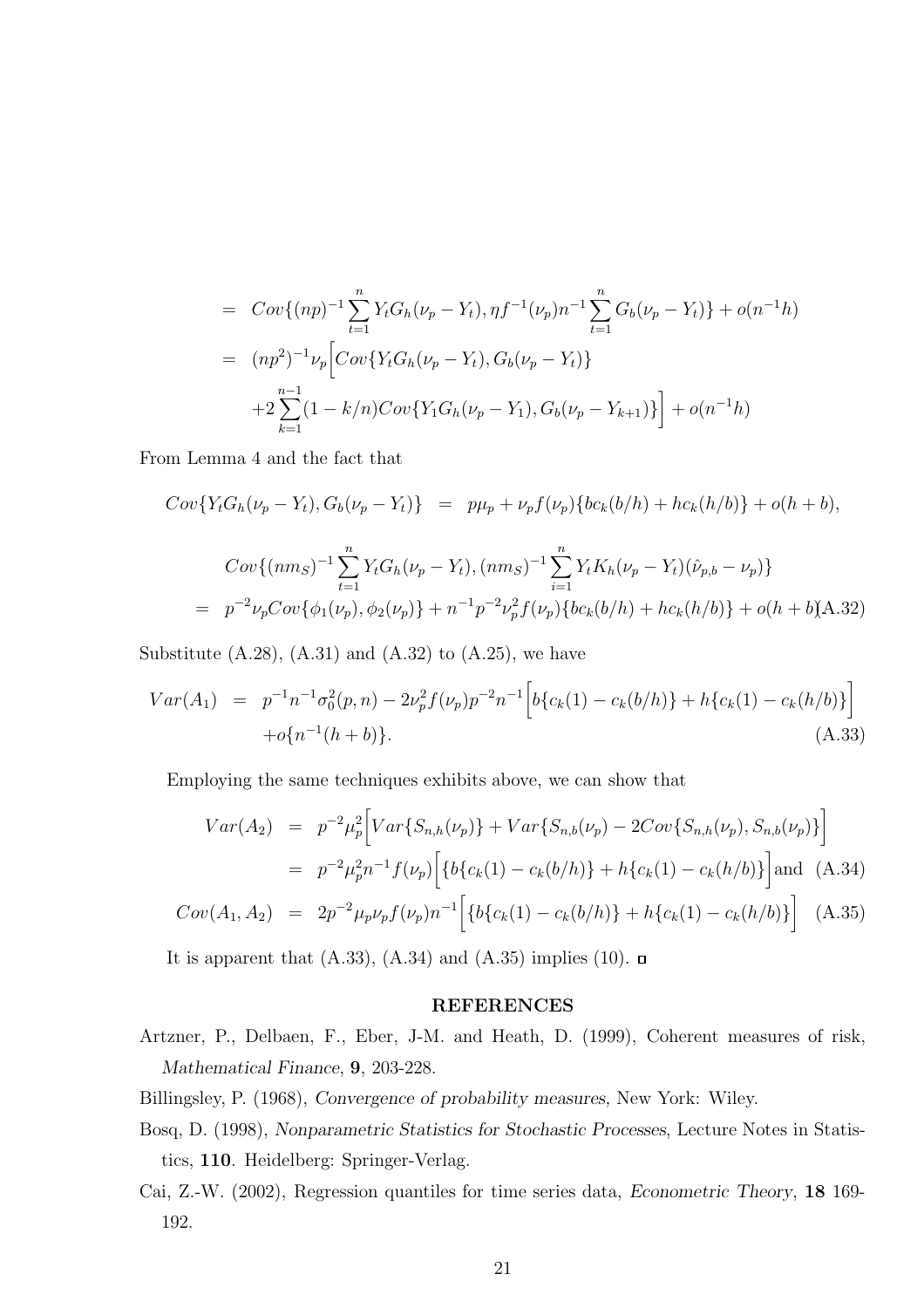- Cai, Z.-W. and Roussas, G. G. (1997), Smoothed estimate of quantile under association, Statistics and Probability Letters, 36, 275-287.
- Cai, Z.-W. and Roussas, G. G. (1998), Efficient estimation of a distribution function under quadrant dependence, Scandinavian Journal of Statistics, 25, 211-224.
- Chen, S. X. and Tang, C.Y. (2003). Nonparametric inference of Value at Risk for dependent financial returns. Research report, Department of Statistics, Iowa State University.
- Doukhan, P. (1994), Mixing. Lecture Notes in Statistics, 85. Heielberg: Springer-Verlag.
- Duffie, D. and Pan, J. (1997), An overview of value at risk, Journal of Derivative, 7-49.
- Embrechts, P., Klueppelberg, C., and Mikosch, T. (1997), Modeling Extremal Events for Insurance and Finance, Berlin: Springer-Verlag.
- Falk, M. (1984), Relative deficiency of kernel type estimators of quantiles, Annals of Statistics, 12, 261-268.
- Fan, J. and Gijbels, I. (1996), Local Polynomial Modeling and Its Applications. London: Chapman and Hall.
- Fan, J., Gu, J. and G. Zhou (2003), Semiparametric Estimation of Value-at-Risk, Econometrics Journal, to appear.
- Fan, J. and Yao, Q. (2003), Nonlinear Time Series: Nonparametric and Parametric Methods, New York: Springer-Verlag.
- Föllmer, H. and Schied, A. (2002), Convex measures of risk and trading constraints, Finance and Stochastics to appear.
- Frey, R. and McNeil, A. J. (2002), VaR and expected shortfall in portfolios of dependent credit risks: conceptual and practical insights, Journal of Banking and Finance, 26, 1317- 1334.
- Gouriéroux, C., Scaillet, O. and Laurent, J.P. (2000), Sensitivity analysis of Values at Risk, Journal of empirical finance, 7, 225-245.
- Jorion, P. (2001), Value at Risk, 2nd Edition, New York: McGraw-Hill.
- Masry, E. and Tjøstheim, D. (1995), " Nonparametric estimation and identification of nonlinear arch time series," Econometric Theory, 11, 258-289.
- Reiss, R. D. and Thomas, M. (2001), Statistical Analysis of Extreme Values: with applications to insurance, finance, hydrology, and other fields, 2nd ed., Boston: Birkhäuser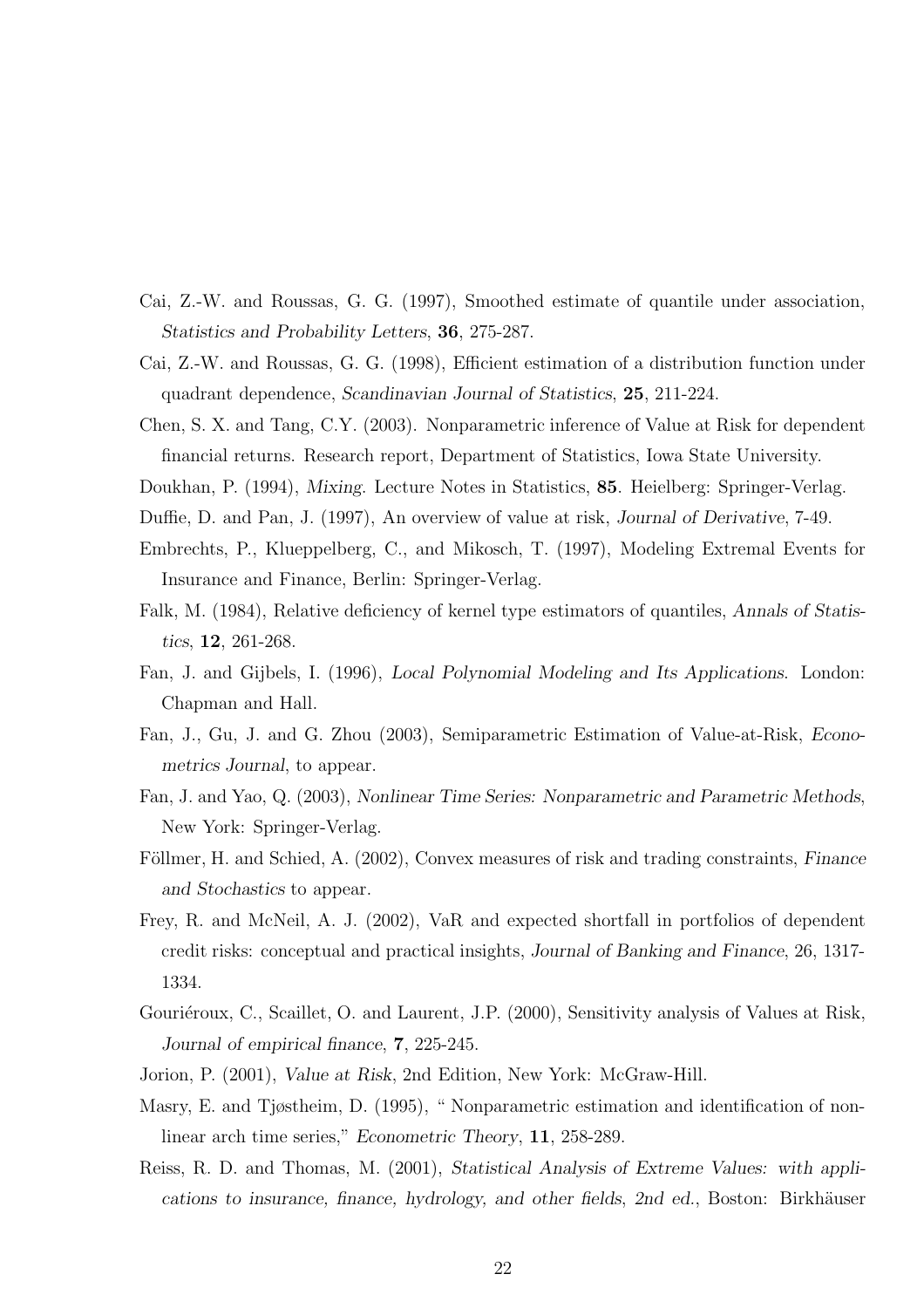Verlag.

- Rosenblatt, M. (1956), A central limit theorem and a the  $\alpha$ -mixing condition, Proc. Nat. Acad. Sc. U.S.A., 42, 43-47.
- Scaillet, O. (2003a), Nonparametric estimation and sensitivity analysis of expected shortfall, Mathematical Finance to appear.
- Scaillet, O. (2003b), Nonparametric estimation of conditional expected shortfall, HEC Geneve mimeo.
- Sheather, S. J. and Marron, J. S. (1990), Kernel quantile estimators, Journal of American Statistical Association, 85,410-416.
- Yokoyama, R. (1980), Moment bounds for stationary mixing sequences, Probability Theory and Related Fields, 52, 45-87.
- Yoshihara, K. (1995), The Bahadur representation of sample quantiles for sequences of strongly mixing random variables, Statistics and Probability Letters, 24, 299-304.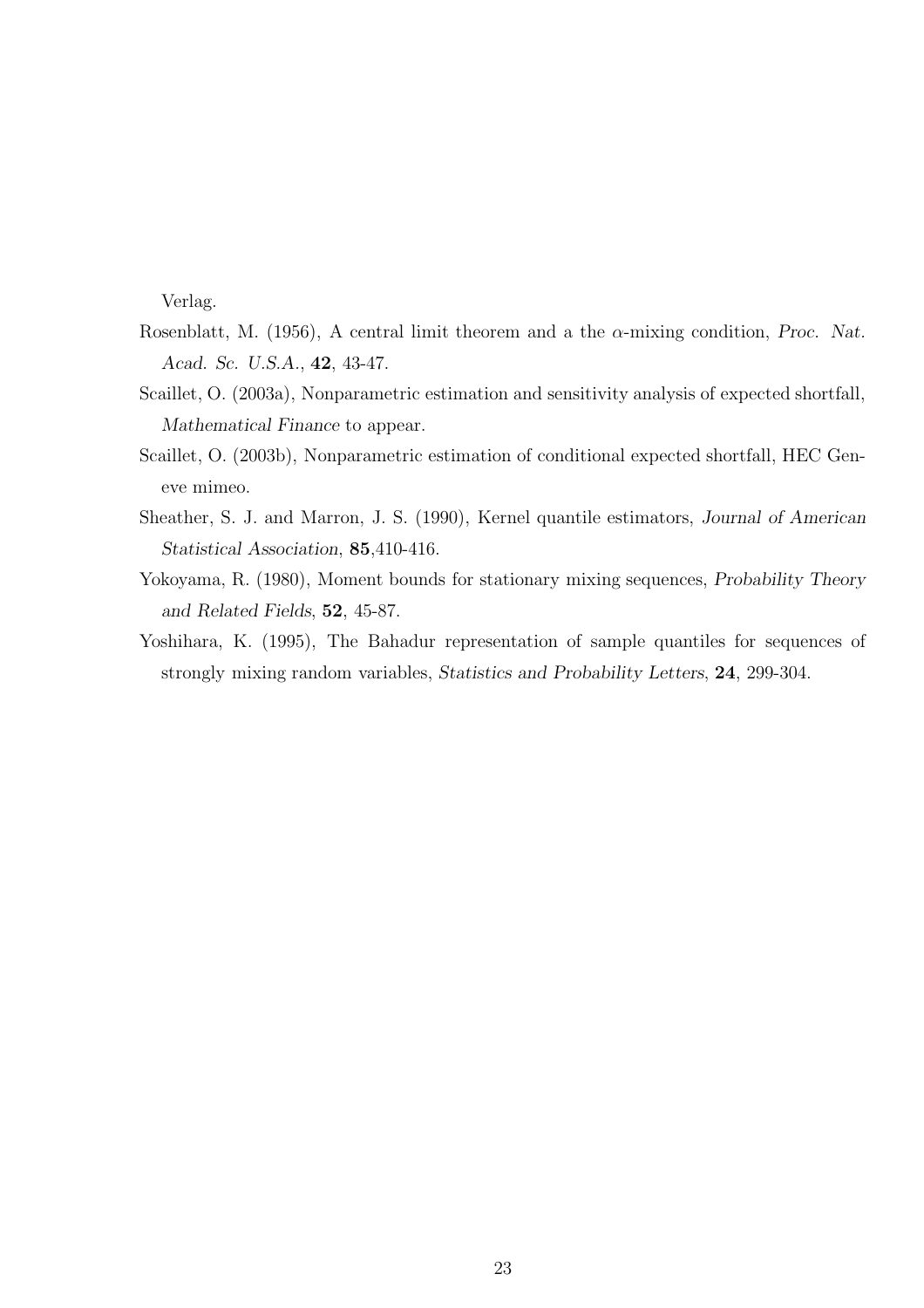

Figure 1. Simulated average standard deviation (SD) and root mean square error (RMSE) of the kernel 99% ES estimator  $\hat{\mu}_{0.01,h}$  in Panels (a) and (b) and 99% kernel VaR estimator  $\hat{\nu}_{p,b}$  in Panels (c) and (d), and their unsmoothed (legended as sample) counterparts  $\hat{\mu}_{0.01}$  in Panels (a) and (b) and  $\hat{\nu}_{0.01}$  in Panels (c) and (d) for the AR model (19) with  $n = 250$ .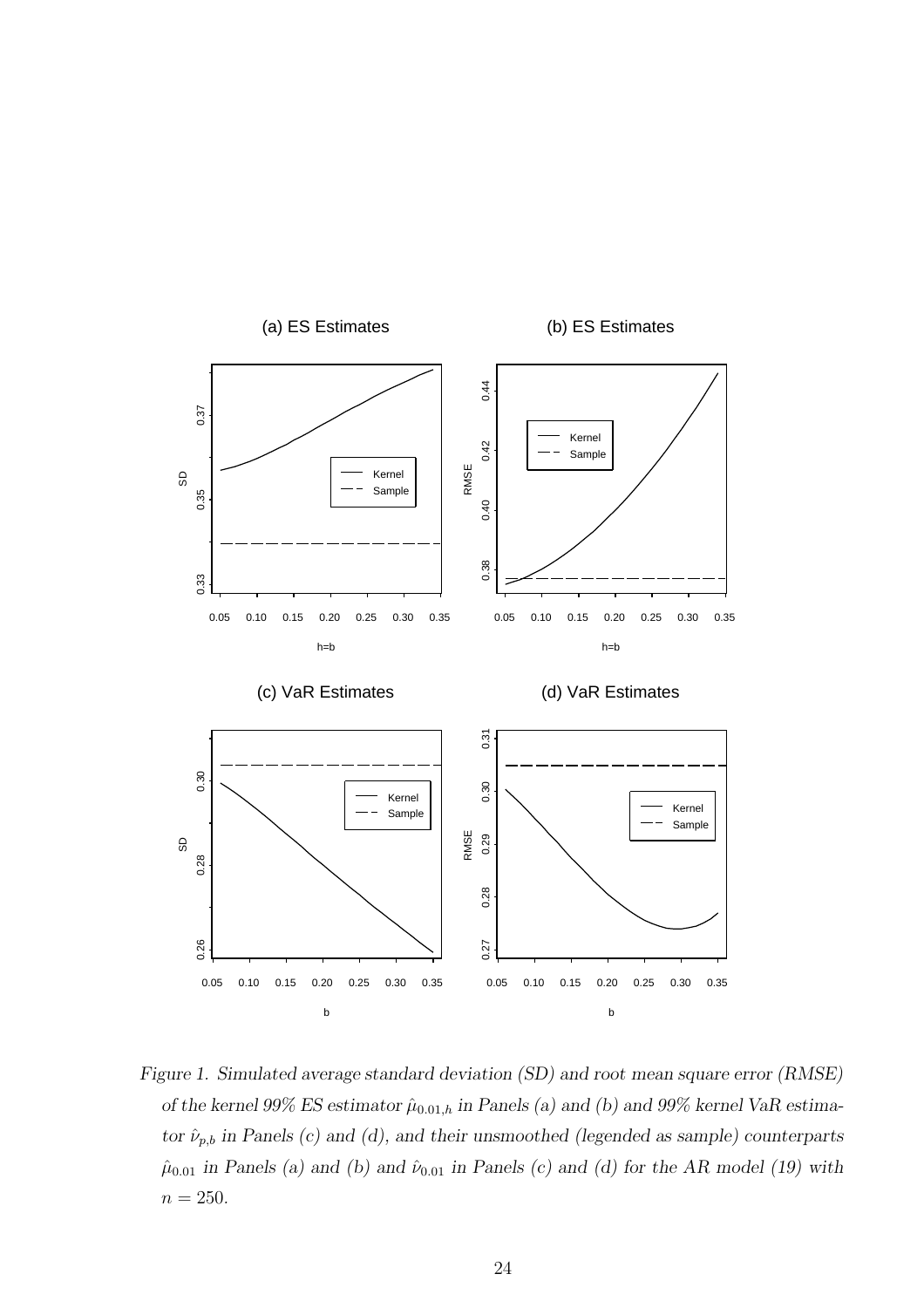

Figure 2. Simulated average standard deviation (SD) and root mean square error (RMSE) of the kernel 99% ES estimator  $\hat{\mu}_{0.01,h}$  in Panels (a) and (b) and 99% kernel VaR estimator  $\hat{\nu}_{p,b}$  in Panels (c) and (d), and their unsmoothed (legended as sample) counterparts  $\hat{\mu}_{0.01}$  in (Panels (a) and (b)) and  $\hat{\nu}_{0.01}$  in Panels (c) and (d) for the ARCH model (20) with  $n = 250$ .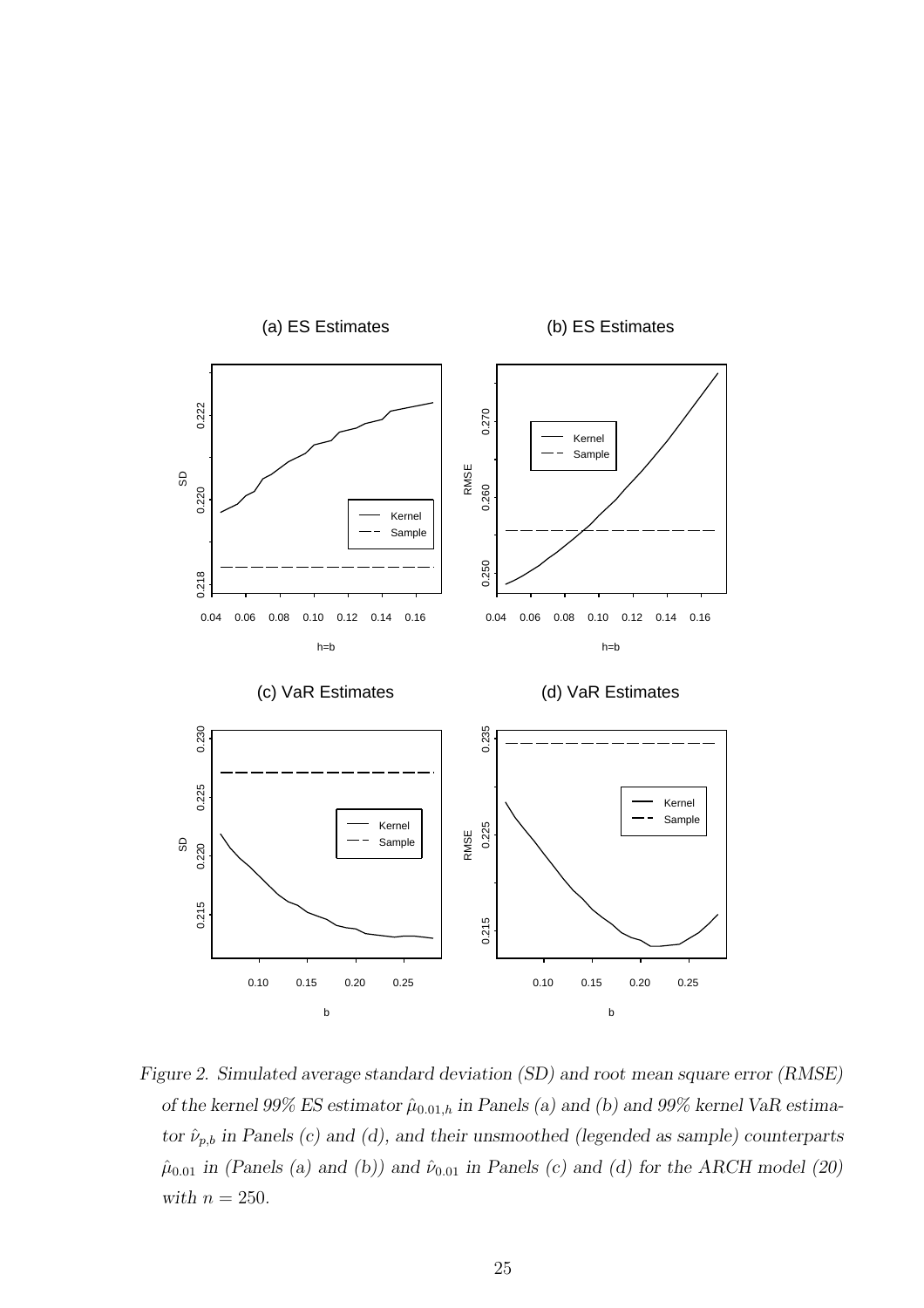

Figure 3. Contours plots of the root mean square errors (RMSE) for the AR(1) and the ARCH models.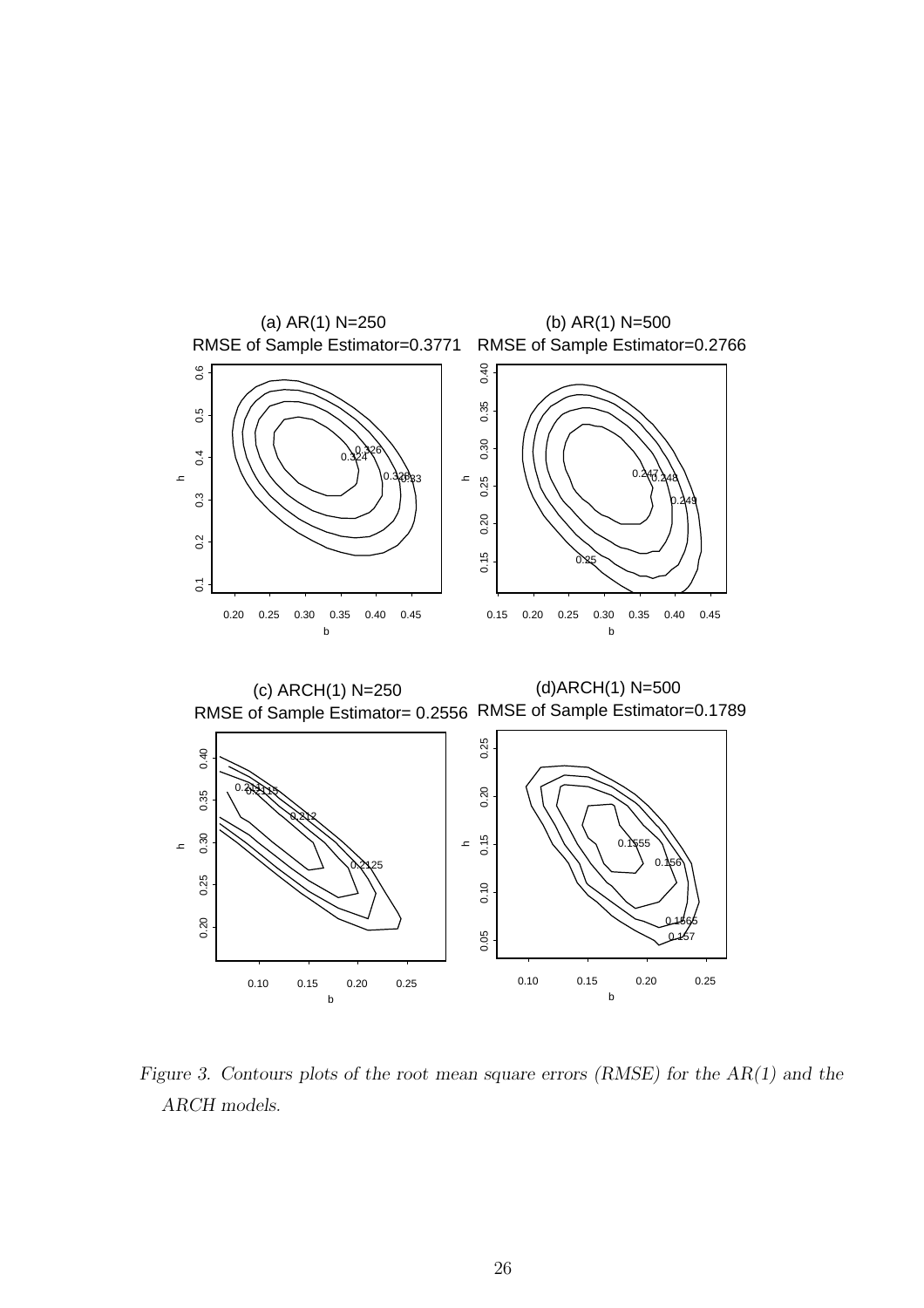

Figure 4. The two financial return series in (a) and (c) and their sample auto-correlation functions  $(ACF)$  in  $(b)$  and  $(d)$ .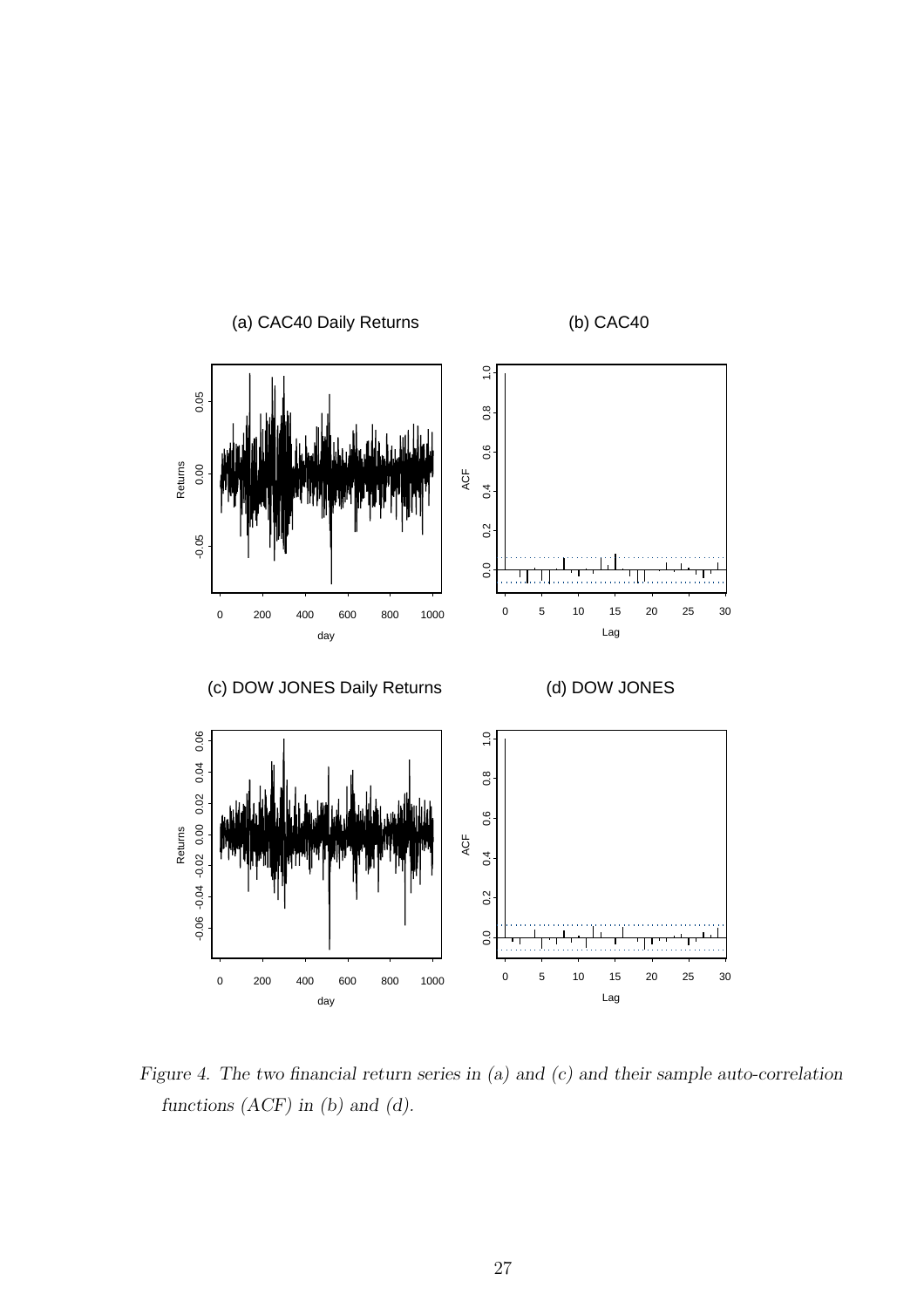

Figure 5. kernel density estimates for the two financial return series.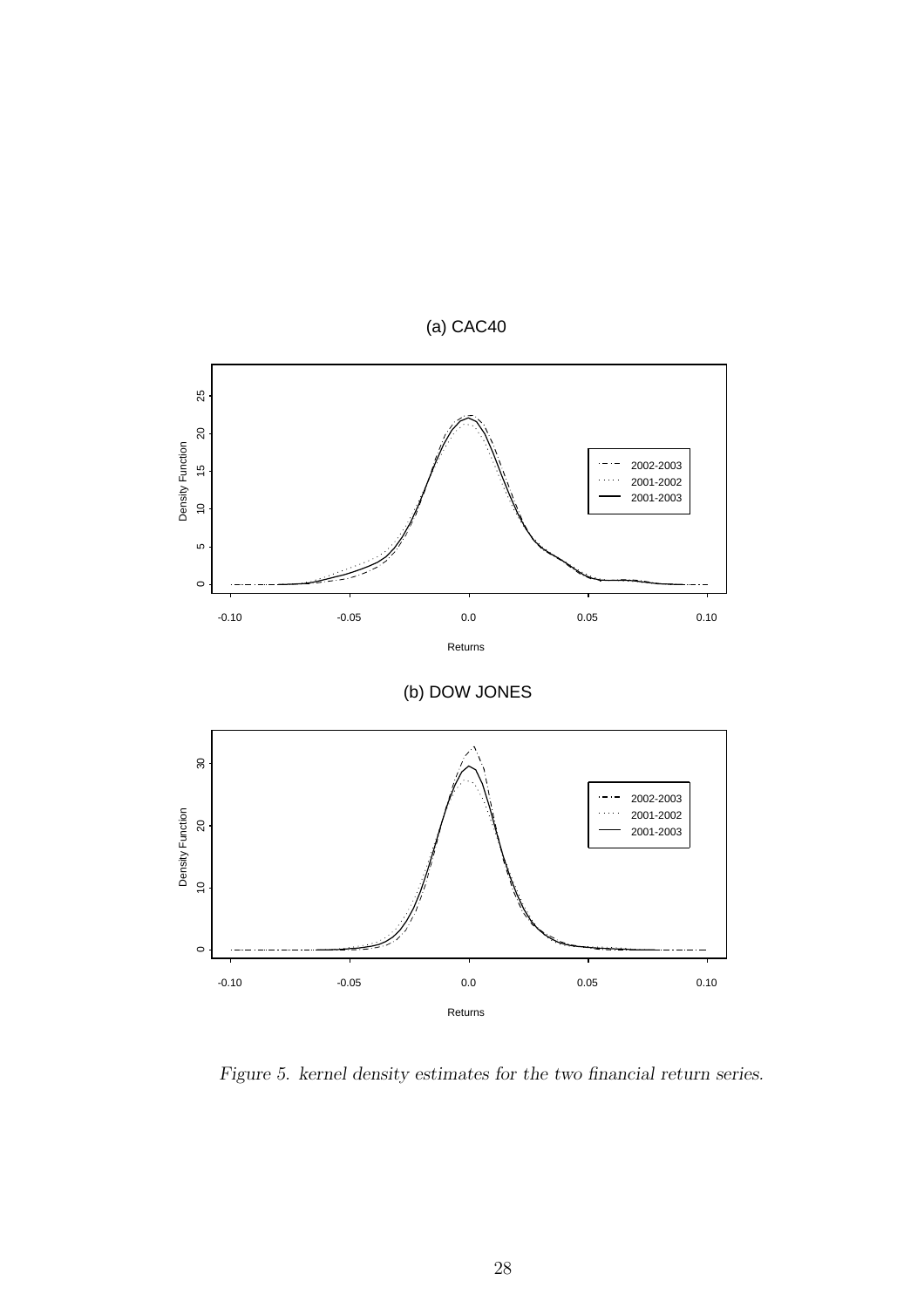

Figure 6. Expected shortfall estimates and their confidence bands for the two financial return series.